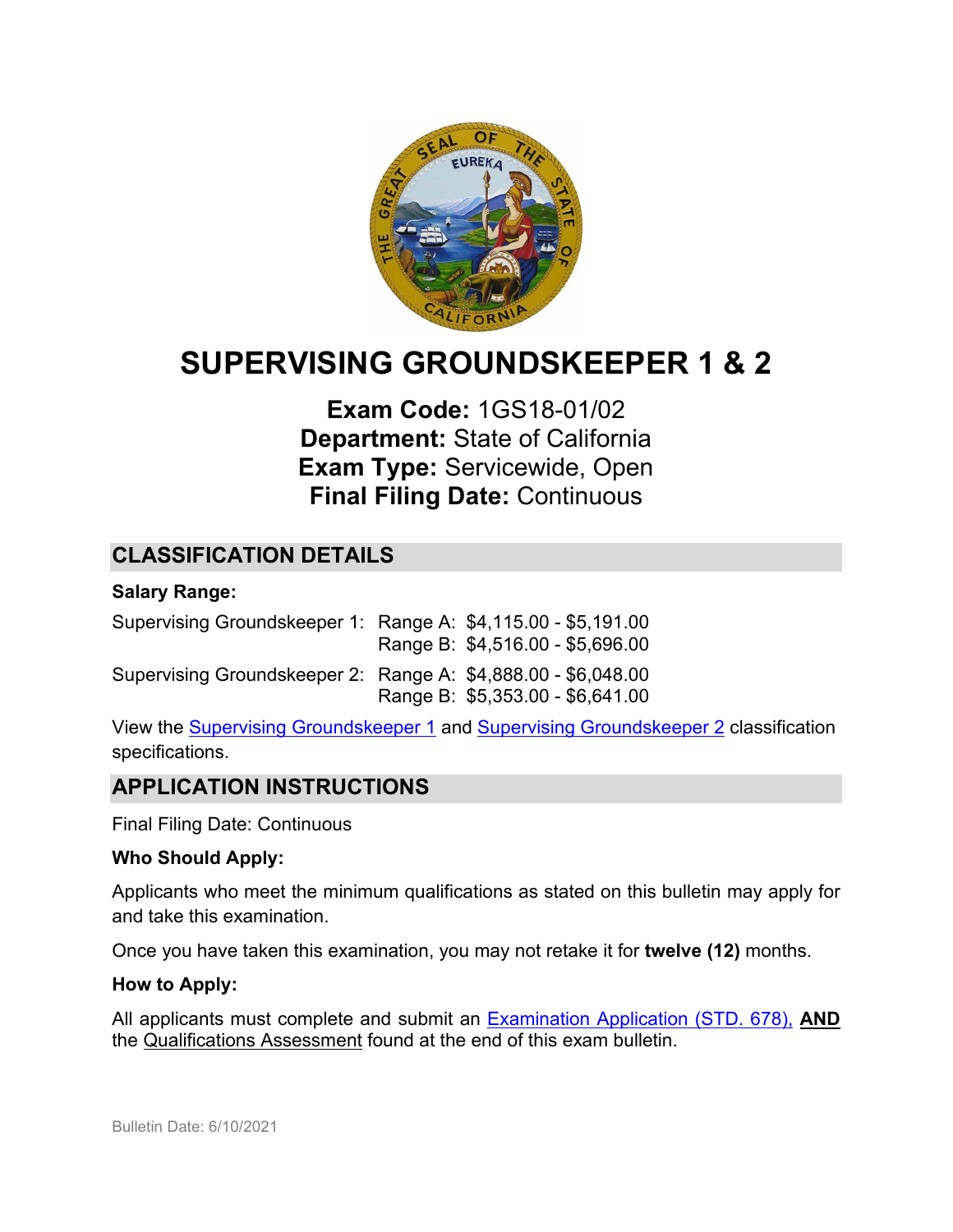Examination Application (STD 678) forms are also available at the California Department of Human Resources, local offices of the Employment Development Department, and through your **[CalCareer Account.](http://www.jobs.ca.gov/)**

You may submit your examination application package by mail to:

**Department of General Services Office of Human Resources Attention: Examination Unit P.O. Box 989052 West Sacramento, CA 95798-9052**

OR submit in person at:

**Department of General Services Office of Human Resources 707 3rd Street, 7th Floor West Sacramento, CA 95605**

#### **Note:**

If you are personally delivering your application and Qualifications Assessment, you must do so between the hours of 8:00 a.m. and 5:00 p.m., Monday through Friday, to the street address listed above.

The examination title(s) must be indicated on the application. Resumes alone will not be accepted.

Faxed or emailed applications and Qualifications Assessments will not be accepted.

Completed and signed exam Applications (STD. 678), **and** Qualifications Assessments must be received by the cut-off date in order to be considered. If an application is received after the cut-off date with a late or missing postmark, the application is considered late and will be included in the next cut-off date for processing. It is the applicant's responsibility to submit their application on time and to ensure the envelope is postmarked if applying by way of U.S. mail, or contains proof of timely deposit with a parcel delivery or courier service. Dates printed on Mobile Bar Codes, such as the Quick Response (QR) Codes available at the United States Postal Service (USPS), are not considered Postmark dates for the purpose of determining timely filing of an application.

## **Special Testing Arrangements:**

If you require special testing arrangements due to a verified disability or medical condition, please contact:

California Department of Human Resources CalCareer Service Center 1810 16<sup>th</sup> Street Sacramento, CA 95814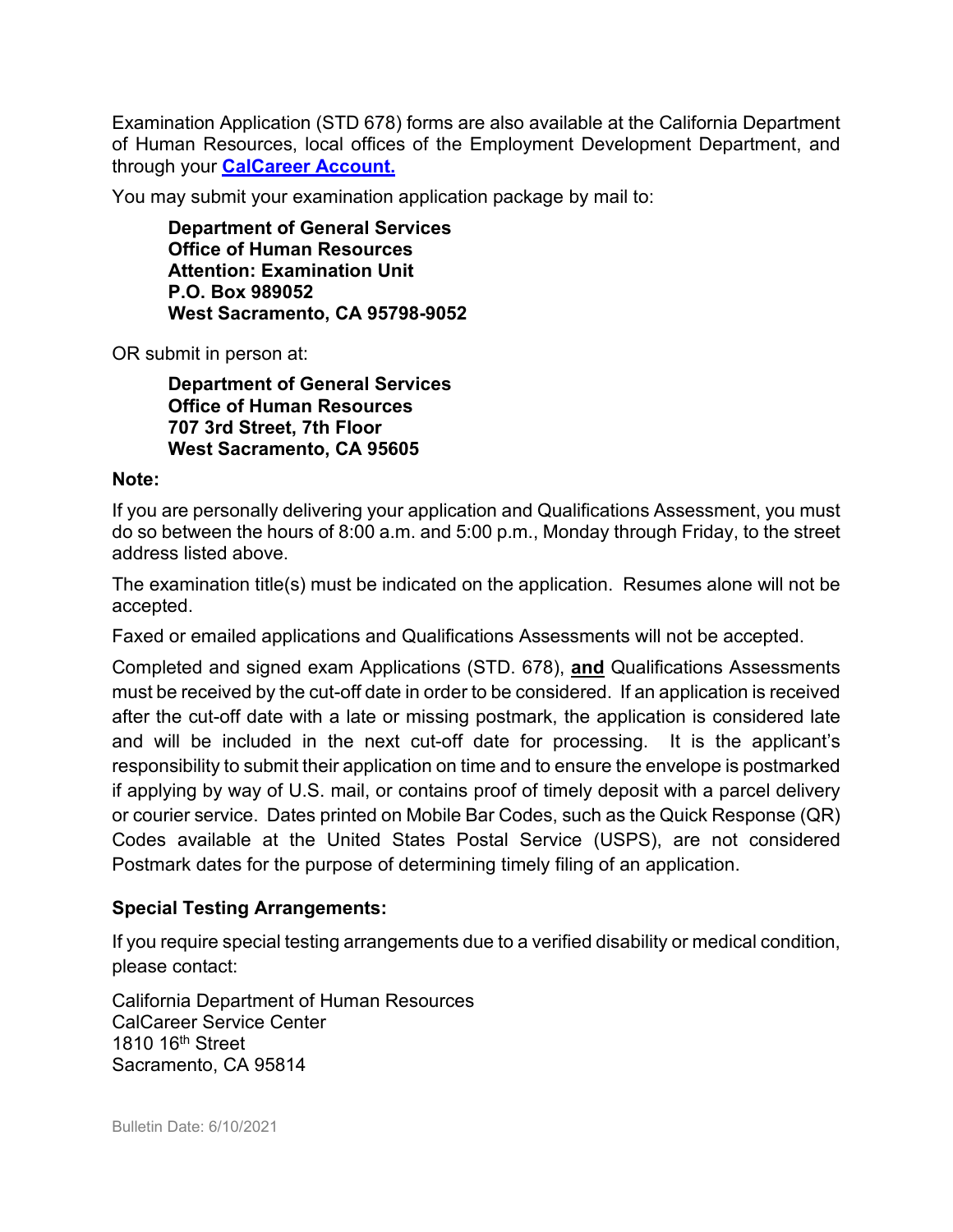Phone: (866) 844-8671 Email: [CalCareer@CalHR.CA.GOV](mailto:CalCareer@CalHR.CA.GOV) California Relay Service: 7-1-1 (TTY and voice)

TTY is a Telecommunications Device for the Deaf, and is reachable only from phones equipped with a TTY Device

# **REQUIREMENTS FOR ADMITTANCE TO THE EXAM**

Candidates must complete and submit the Qualifications Assessment along with his/her Examination Application (STD. 678). Candidates who meet the Minimum Qualifications will have their Qualifications Assessment rated.

Applicants must meet the experience/education Minimum Qualifications by the cut-off date.

Part-time or full-time jobs, regardless of whether paid or volunteer positions, and inside or outside of California state service will count towards experience.

#### **Your signature on your application indicates that you have read, understood, and possess the qualifications required.**

Applications and resumes MUST contain the following information: "to" and "from" dates (month/day/year), time base, civil service class title(s), and range, if applicable. Education information MUST include name of institution, course of study, semester or quarter units completed, degree (if applicable), and completion date. Applications/resumes received without this information may be rejected.

# **CUT-OFF DATES**

Applications will be accepted on a continuous basis. Applications received after the cutoff date will be included in the next administration for processing.

Cut-off dates for processing will be as follows:

March 15, 2022 June 15, 2022 September 15, 2022 December 15, 2022

**Note:** Applications and Qualification Assessments may be processed on a flow basis prior to the cut-off date to meet the hiring needs of the department. Additionally, cut-off dates are subject to change or cancellation at any time. Such changes or cancellations will be in accordance with civil service laws and rules.

Please contact the Department of General Services, Examinations Unit at (916) 376-5400 if you have not received your results after 4 weeks.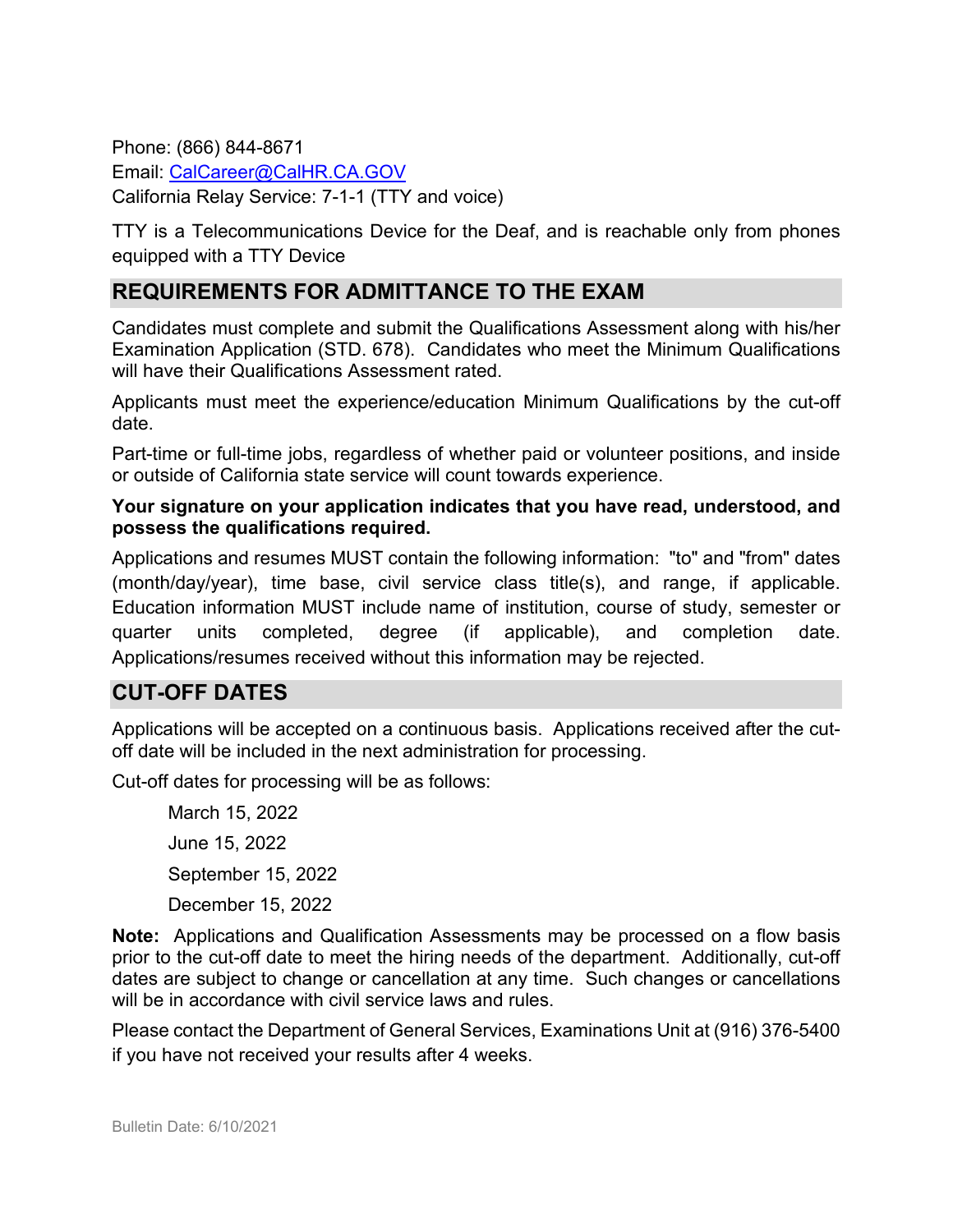# **MINIMUM QUALIFICATIONS**

All applicants must meet the education and/or experience requirements as stated on this exam bulletin to be accepted into the examination. Part-time or full-time jobs, regardless of whether paid or volunteer positions, and inside or outside California state service will count toward experience.

## **SUPERVISING GROUNDSKEEPER 1:**

## **Either I**

One year performing the duties of a Lead Groundskeeper or three years performing the duties of a Groundskeeper in the California state service.

# **Or II**

Four years of experience in planting and cultivating flowers, trees, lawns, and shrubs, and in general ground maintenance work, at least one year of which must have been in the care and maintenance of public parks, large private estates, institutions, in commercial nurseries landscape work or in highway landscaping work. (Completion of a two-year nondegree course in landscape design or landscape gardening may be substituted for two years of the required experience.)

# **SUPERVISING GROUNDSKEEPER 2:**

## **Either I**

One year of experience performing the duties of a Supervising Groundskeeper I in the California state service.

## **Or II**

Two years of supervisory experience in planting and cultivating flowers, trees, lawns, and shrubs, and in general grounds maintenance work at public parks, institutions, large private estates, or in commercial nurseries landscape work or highway landscaping work. (Completion of a two-year nondegree course in landscape design or landscape gardening may be substituted for one year of the required experience.)

**NOTE:** Applicants using education to meet the minimum requirements MUST provide a copy of their diploma, copy of official transcript (sealed envelope not necessary), statement and/or evaluation from an accredited U.S. college or university with their examination application.

# **POSITION DESCRIPTION**

## **SUPERVISING GROUNDSKEEPER 1:**

Under direction, to supervise and be responsible for the landscaping and grounds maintenance work at a State institution, other than one of the largest; to supervise and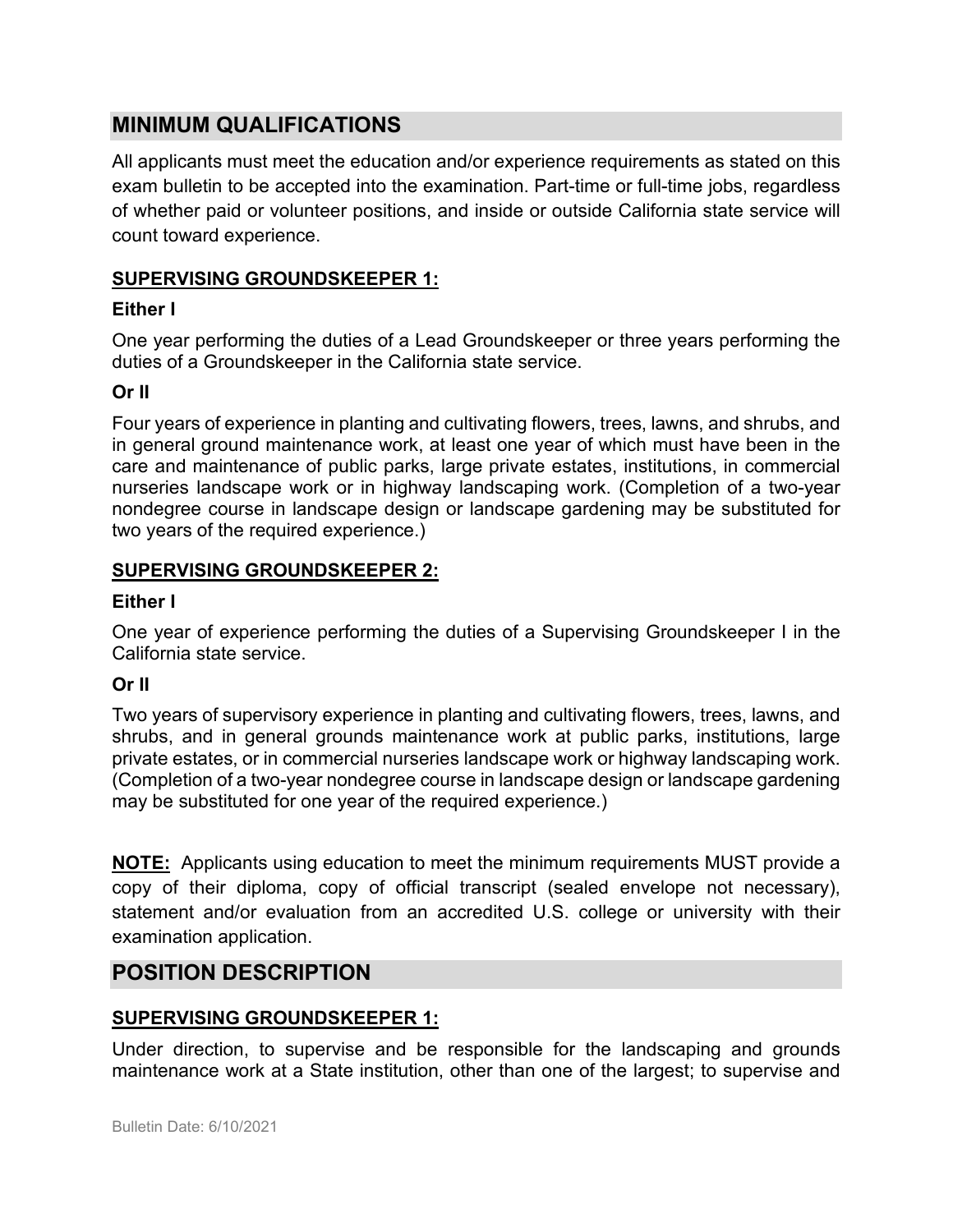instruct assistants in this work; may instruct, lead or supervise inmates, wards or resident workers; and to do other related work.

#### **SUPERVISING GROUNDSKEEPER 2:**

Under direction, to supervise and be responsible for landscaping and grounds maintenance at one of the largest State landscaping installations; to supervise and instruct assistants in this work; to inspect large contract landscaping projects for compliance with contract specifications; may instruct, lead, or supervise inmates, wards or resident workers; and to do other related work.

#### **Positions are anticipated at various departments, statewide.**

# **EXAMINATION SCOPE**

This examination consists of the following components:

#### **Qualifications Assessment** - Weighted 100%

This examination will consist of a Qualifications Assessment weighted 100%. Candidates must attain an overall minimum score of 70% in order to be placed on the eligible list.

The Qualifications Assessment is designed to elicit a range of specific information regarding each candidate's knowledge, skill, abilities, and potential to effectively perform the duties relative to the classification. Candidates who meet the minimum qualifications will have their Qualifications Assessment rated, and successful candidates will be placed on an eligible list. **Submission of the Qualifications Assessment is mandatory.** Candidates who do not submit a completed Qualifications Assessment will be eliminated from this examination.

**Scope:** Emphasis in the examination will be on measuring competitively, relative to job demands, each applicant's:

#### **SUPERVISING GROUNDSKEEPER 1:**

#### **A. Knowledge of:**

- 1. Use of modern methods of propagating, planting, cultivating, and caring for trees, shrubs, flowers, and lawns
- 2. Plant pests and diseases and the methods for their control and eradication
- 3. Methods, materials, equipment, and tools used in gardening work
- 4. Principles of effective supervision
- 5. State's Equal Employment Opportunity (EEO) program objectives
- 6. Manager's role in the EEO program and the processes available to meet EEO objectives

#### **B. Skill in:**

1. Use of modern methods of propagating, planting, cultivating, and caring for trees, shrubs, flowers, and lawns

#### **C. Ability to:**

- 1. Read and write English at a level required for successful job performance
- 2. Plan, organize, and direct the work of others
- 3. Identify flowers, trees, and shrubs commonly grown in California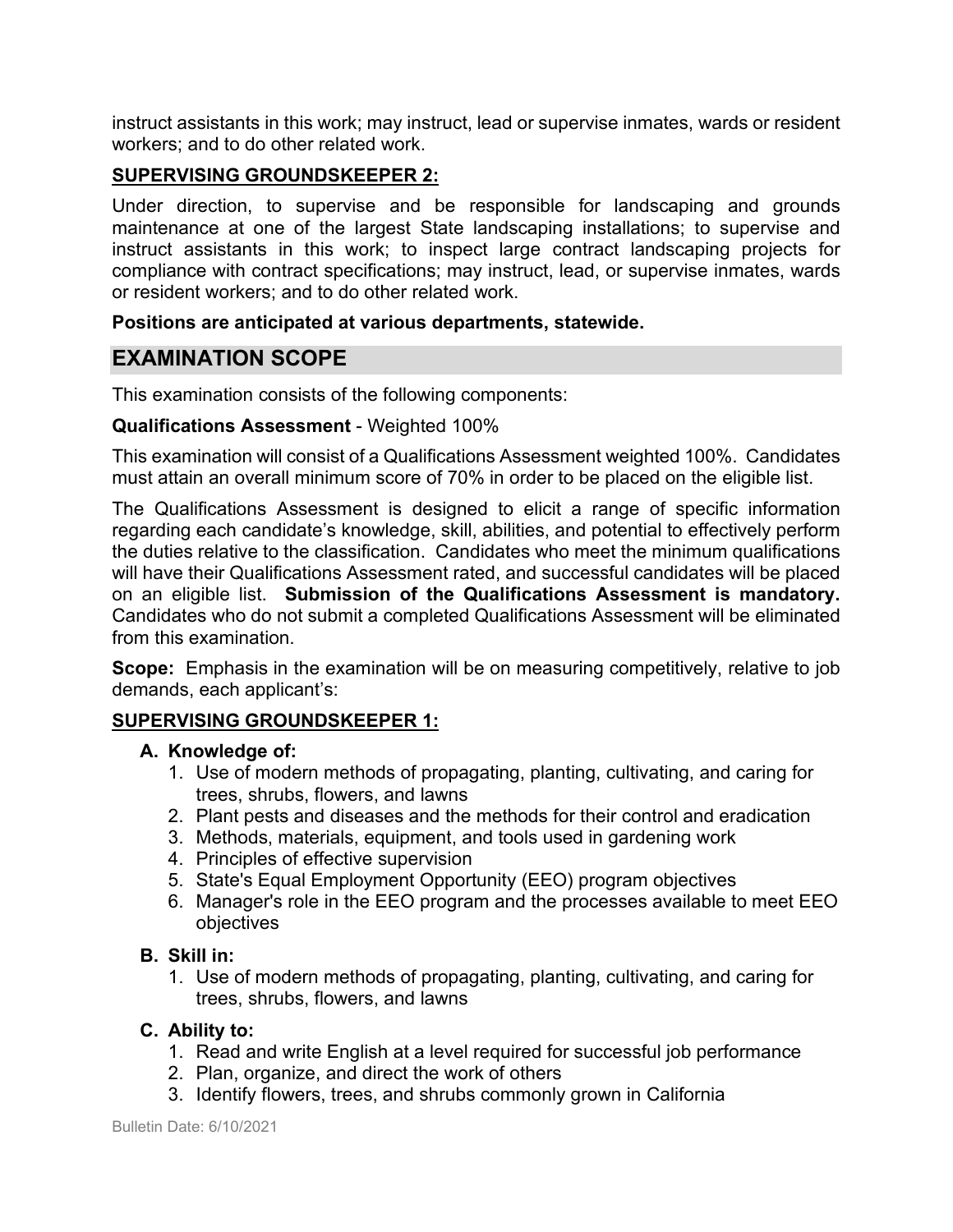- 4. Plan minor ground beautification projects
- 5. Direct the layout and repair of roads and walks
- 6. Maintain sprinkling and drainage systems
- 7. Read and interpret landscaping plans and specifications
- 8. Prepare budget estimates and reports
- 9. Analyze situations accurately and take effective action
- 10.Effectively contribute to the State's EEO objectives

## **SUPERVISING GROUNDSKEEPER 2:**

#### **A. Knowledge of:**

- 1. Modern methods of propagating, planting, cultivating, and caring for trees, shrubs, flowers, and lawns and skill in their use
- 2. Plant pests and diseases and methods for their control and eradication
- 3. Methods, materials, equipment, and tools used in gardening work
- 4. Principles of effective supervision
- 5. State's Equal Employment Opportunity (EEO) program objectives
- 6. Manager's role in the EEO program and the processes available to meet EEO objectives

## **B. Ability to:**

- 1. Read and write English at a level required for successful job performance
- 2. Plan, organize, and direct the work of others
- 3. Identify flowers, trees, and shrubs commonly grown in California
- 4. Plan minor ground beautification projects
- 5. Direct the layout and repair of roads and walks
- 6. Maintain sprinkling and drainage systems
- 7. Inspect contract landscaping work for compliance with contract specifications
- 8. Read and interpret landscaping plans and specifications
- 9. Prepare budget estimates and reports
- 10.Analyze situations accurately and take effective action
- 11.Effectively contribute to the State's EEO objectives

# **ADDITIONAL DESIRABLE QUALIFICATION**

Education equivalent to completion of the twelfth grade.

# **ELIGIBLE LIST INFORMATION**

Servicewide, open eligible lists for the Supervising Groundskeeper 1 and 2 classifications will be established for the State of California (all State of California departments, statewide).

Names of successful competitors will be merged onto the eligible lists in order of final score regardless of exam date. Eligibility expires **twenty-four (24) months** after it is established. Applicants must then retake the examination to reestablish eligibility.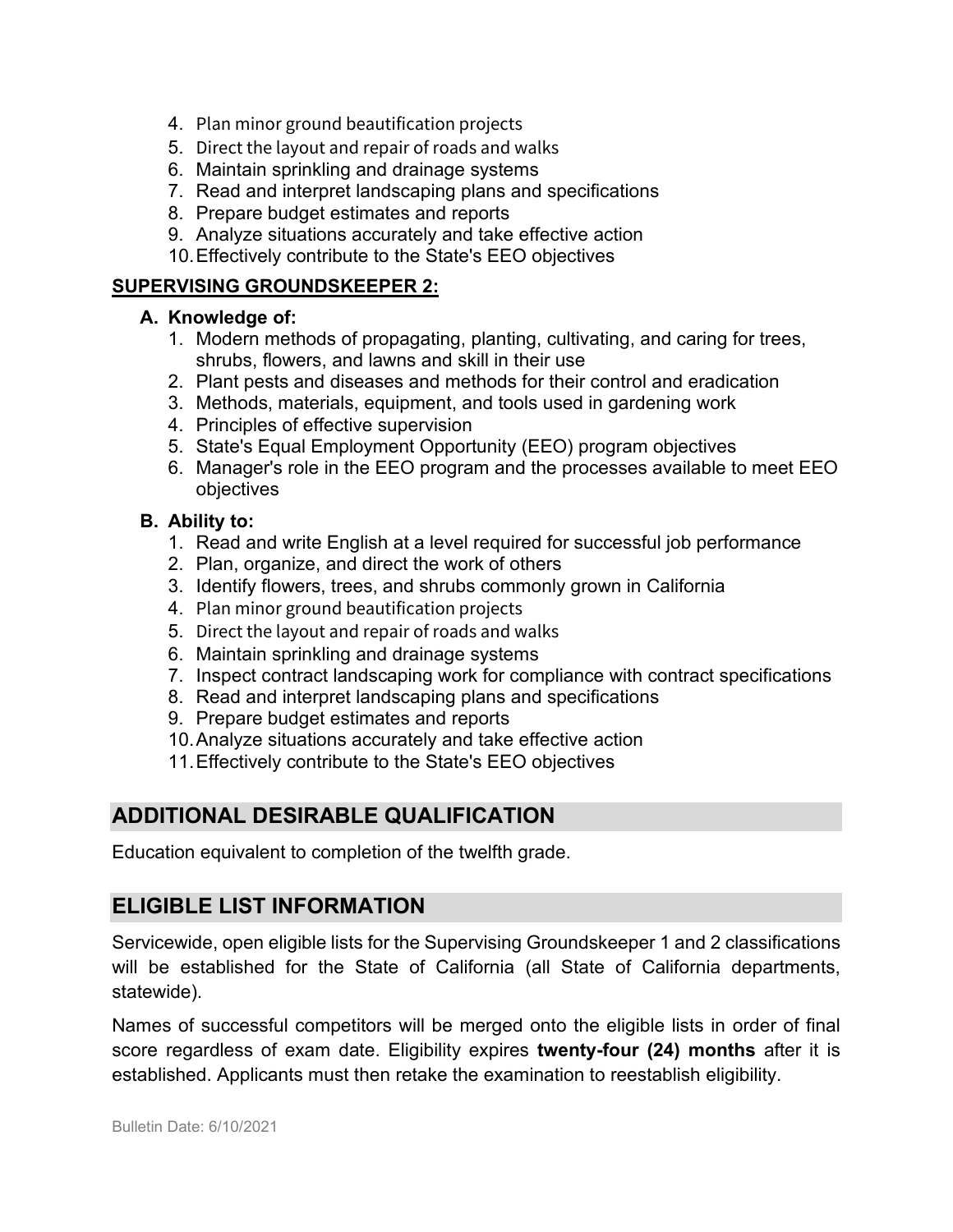Veterans' Preference will be granted for this examination. In accordance with Government Codes 18973.1 and 18973.5, whenever any veteran, or widow or widower of a veteran achieves a passing score on an open examination, he or she shall be ranked in the top rank of the resulting eligible list.

Veteran's status is verified by the California Department of Human Resources (CalHR). Information on this program and the [Veterans' Preference Application Form \(CalHR 1093\)](https://www.jobs.ca.gov/CalHRPublic/Landing/Jobs/VeteransInformation.aspx) is available online. Additional information on veteran benefits is available at the [Department of Veterans Affairs.](https://www.va.gov/)

Career Credits will not be added to the final score for this exam, because it does not meet the requirements to qualify for Career Credits.

# **PREPARING FOR THE EXAMINATION**

Here is a list of suggested resources to have available prior to taking the exam.

**Employment History:** Employment dates, job titles, organization names and addresses, names of supervisors or persons who can verify your job responsibilities, and phone numbers of persons listed above.

**Education:** School names and addresses, degrees earned, dates attended, courses taken (verifiable on a transcript), persons or office who can verify education, and phone numbers of persons or offices listed above.

**Training:** Class titles, certifications received, names of persons who can verify your training, and phone numbers of persons listed above.

# **TESTING DEPARTMENTS**

State of California (all State of California departments)

# **CONTACT INFORMATION**

If you have questions concerning this announcement, please contact:

[California Department of General Services](https://www.dgs.ca.gov/)

Office of Human Resources – Examination Unit 707 3<sup>rd</sup> Street, 7<sup>th</sup> Floor West Sacramento, CA 95605 Phone: (916) 376-5400 Email: Exams@dgs.ca.gov

California Relay Service: 7-1-1 (TTY and voice)

TTY is a Telecommunications Device for the Deaf, and is reachable only from phones equipped with a TTY Device.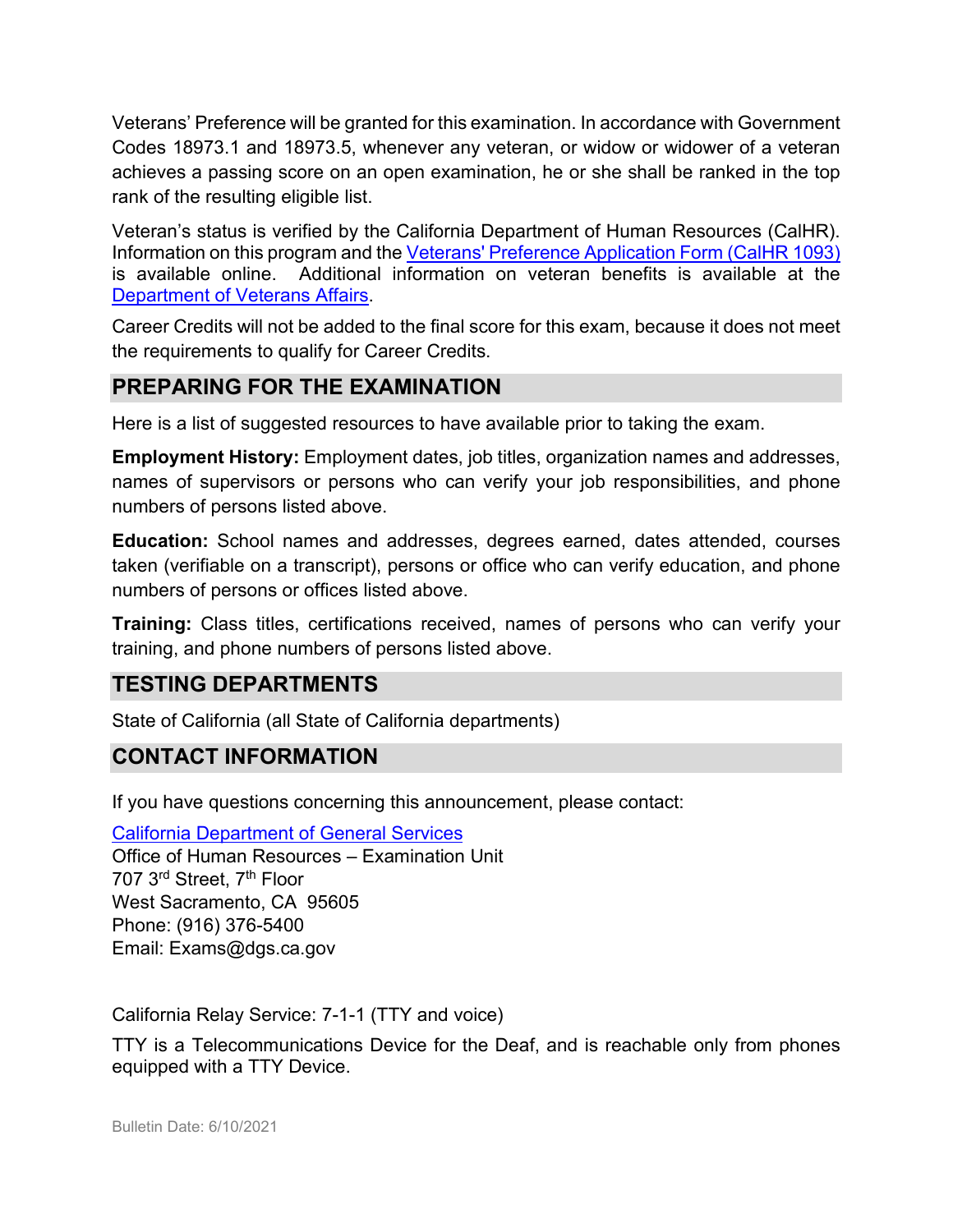# **EQUAL OPPORTUNITY EMPLOYER**

The State of California is an equal opportunity employer to all, regardless of age, ancestry, color, disability (mental and physical), exercising the right of family care and medical leave, gender, gender expression, gender identity, genetic information, marital status, medical condition, military or veteran status, national origin, political affiliation, race, religious creed, sex (includes pregnancy, childbirth, breastfeeding, and related medical conditions), and sexual orientation.

# **DRUG-FREE STATEMENT**

It is an objective of the State of California to achieve a drug-free State work place. Any applicant for State employment will be expected to behave in accordance with this objective, because the use of illegal drugs is inconsistent with the law of the State, the rules governing civil service, and the special trust placed in public servants.

# **GENERAL INFORMATION**

Examination and/or Employment Application (STD 678) forms are available at the California Department of Human Resources, local offices of the Employment Development Department, and through your **[CalCareer Account.](http://www.jobs.ca.gov/)**

If you meet the requirements stated on this examination bulletin, you may take this examination, which is competitive. Possession of the entrance requirements does not assure a place on the eligible list. Your performance in the examination described in this bulletin will be rated against a predetermined job-related rating, and all applicants who pass will be ranked according to their score.

The California Department of Human Resources (CalHR) reserves the right to revise the examination plan to better meet the needs of the service, if the circumstances under which this examination was planned change. Such revision will be in accordance with civil service laws and rules and all applicants will be notified.

General Qualifications: Applicants must possess essential personal qualifications including integrity, initiative, dependability, good judgement, the ability to work cooperatively with others, and a state of health consistent with the ability to perform the assigned duties of the class. A medical examination may be required. In open examinations, investigation may be made of employment records and personal history and fingerprinting may be required.

Eligible Lists: Eligible lists established by competitive examination, regardless of date, must be used in the following order: 1) sub-divisional promotional, 2) departmental promotional, 3) multi-departmental promotional, 4) servicewide promotional, 5) departmental open, 6) open. When there are two lists of the same kind, the older must be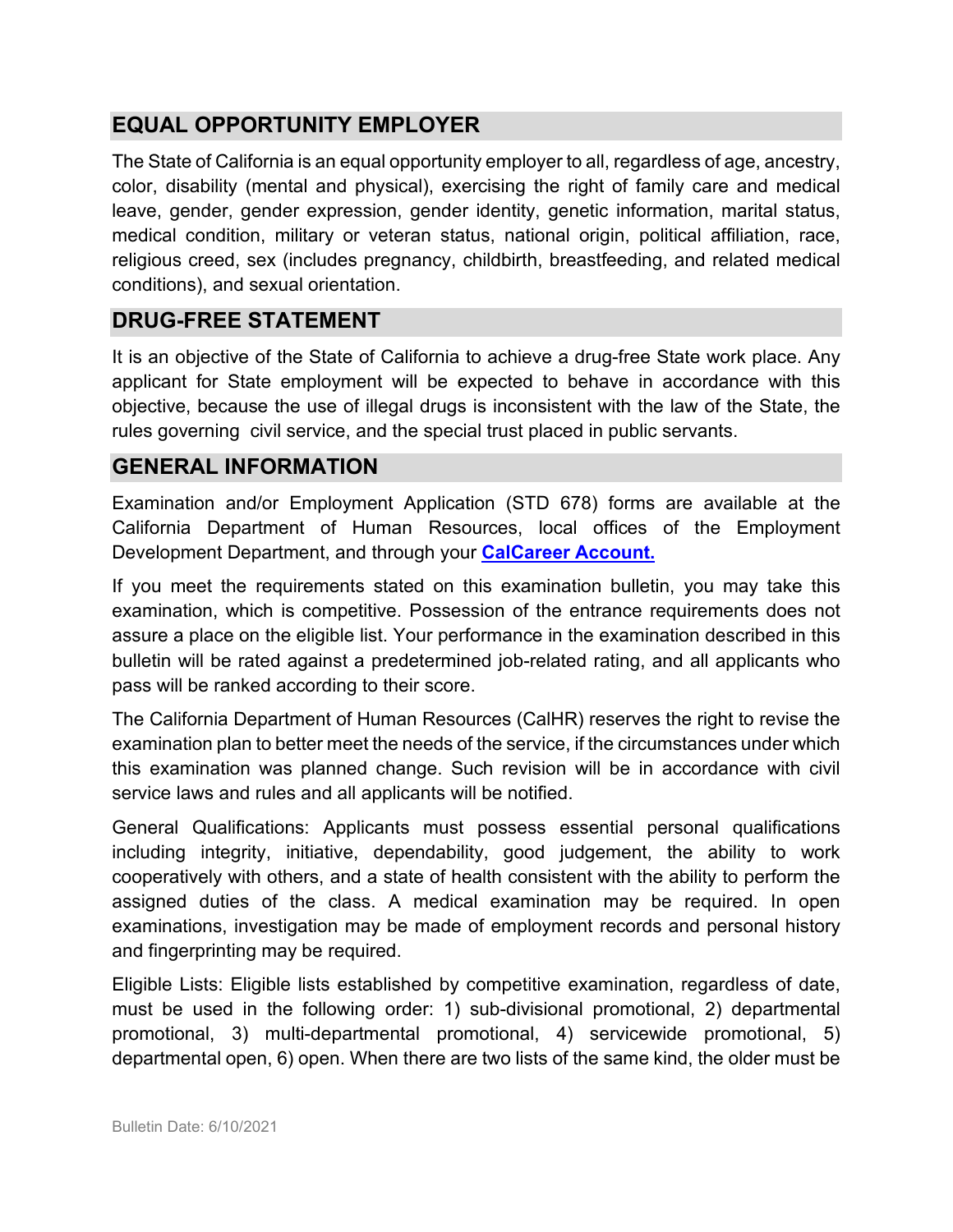used first. Eligible lists will expire in one to four years unless otherwise stated on the bulletin.

High School Equivalence: Equivalence to completion of the  $12<sup>th</sup>$  grade may be demonstrated in any one of the following ways: 1) passing the General Education Development (GED) Test; 2) completion of 12 semester units of college-level work; 3) certification form the State Department of Education, a local school board, or high school authorities that the competitor is considered to have education equivalent to graduation from high school; or 4) for clerical and accounting classes, substitution of business college work in place of high school on a year-for-year basis.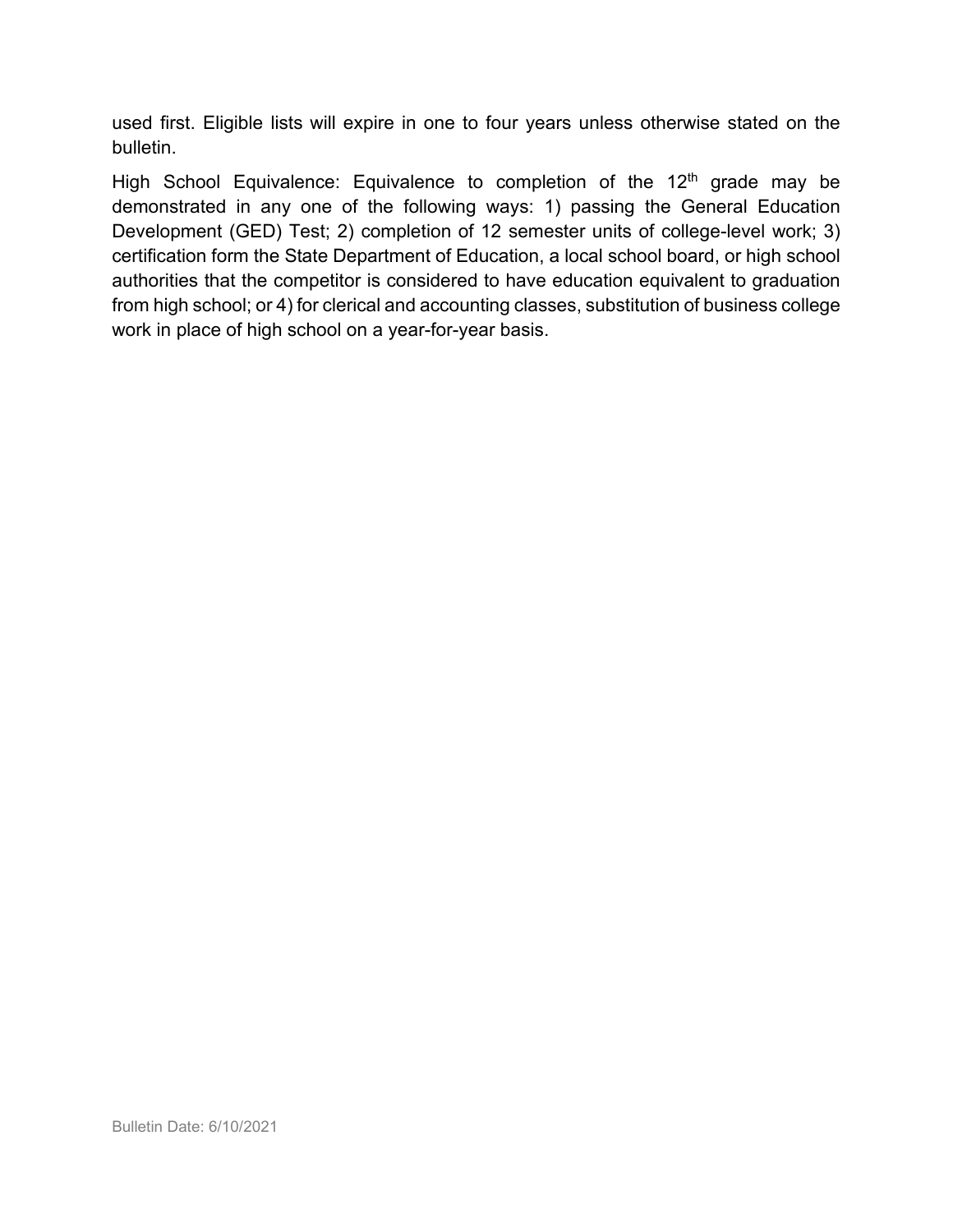

# **Supervising Groundskeeper 1 and 2**

# **Qualifications Assessment**

## **TABLE OF CONTENTS**

#### **GENERAL INSTRUCTIONS**

#### **READ INSTRUCTIONS CAREFULLY**

This Qualifications Assessment is the examination for the Supervising Groundskeeper I and II classification(s). This examination will provide you with an opportunity to demonstrate your knowledge and experience in a variety of areas.

The information you provide will be rated based on objective criteria created by Subject Matter Experts. The rating will be used to determine your final score in this examination. If successful, your name will be placed onto eligible list(s) for the Supervising Groundskeeper I and/or II classification(s). The list(s) will be used by all State of California departments to fill existing positions statewide. A "Conditions of Employment" section is included in this examination which will allow you to select the location(s) and time base you are interested in working.

It is required that you personally complete this examination accurately and without assistance. This process is the entire examination for the classification(s). Therefore, please be sure to follow the instructions carefully as missing or incomplete information may result in disqualification or a low score. Additional instructions are provided on the following pages.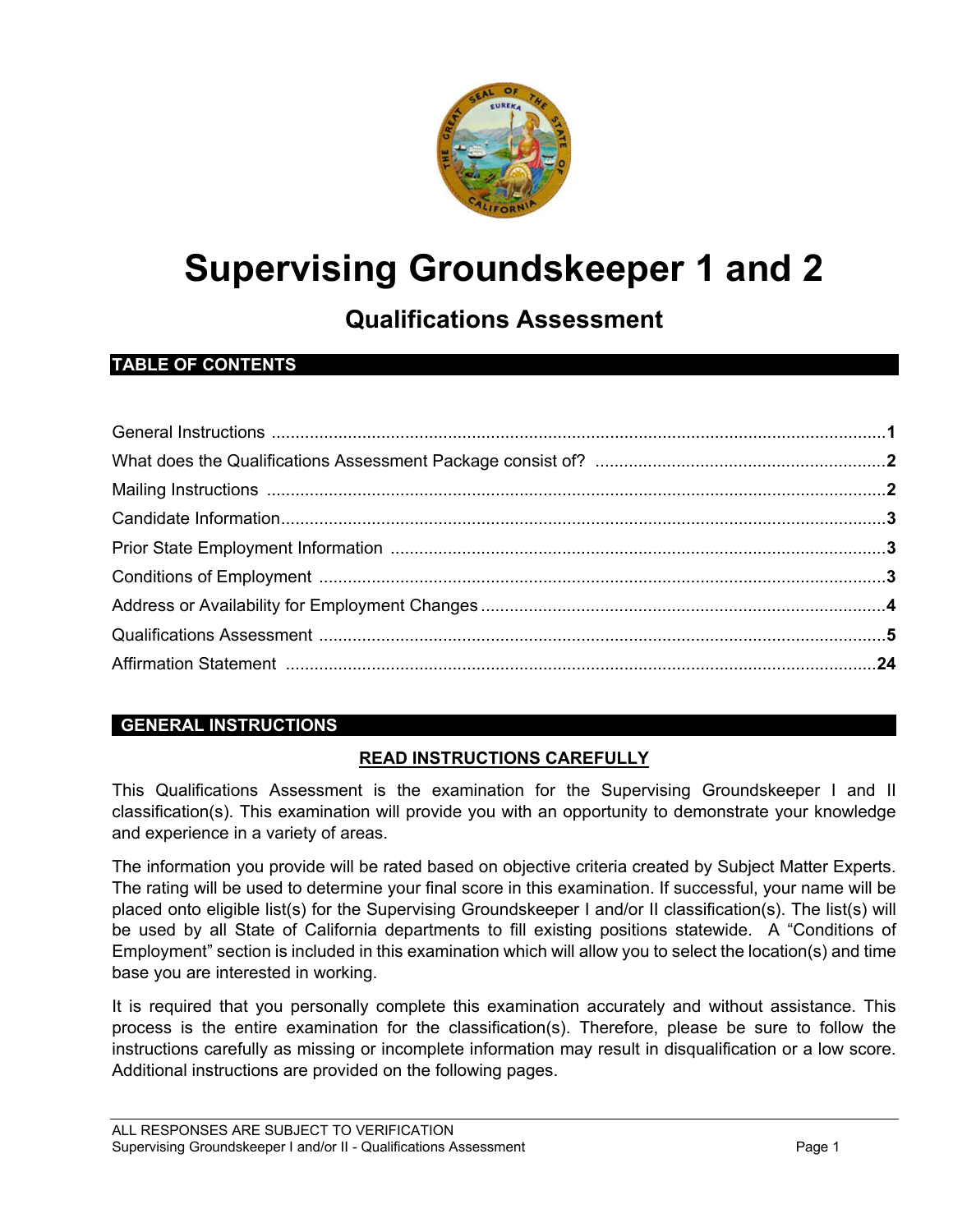#### **YOUR RESPONSES ARE SUBJECT TO VERIFICATION**

Please keep in mind that all information provided on this Qualifications Assessment will be subject to verification at any time during the examination process, hiring process, and even after gaining employment. Anyone who misrepresents his/her experience will be subject to adverse consequences, which could include the following action(s):

- Removal from the examination process
- Removal from the eligible list / certification list
- Loss of State employment
- Loss of rights to compete in any future state examination

#### **WHAT DOES THE QUALIFICATIONS ASSESSMENT PACKAGE CONSIST OF?**

The Qualifications Assessment Package consists of the following:

- Complete the State of California Examination Application (STD, 678) and be sure to sign and date the application. Please refrain from writing "see resume" under the duties performed on the application.
- Your completed Qualifications Assessment.
- All documents required for completion: Candidate Information, Prior State Employment Information, Conditions of Employment, and signed Affirmation Statement.
- Any supporting documentation to meet the Minimum Qualifications (see bulletin). For example, if you are meeting the minimum qualifications with education, you must include a copy of your diploma and/or official transcript(s). A copy of the official marked transcript is sufficient. The seal may be broken on the envelope upon your receipt of your transcript.

If any of the above-mentioned documents are not completed and/or submitted, you may be disqualified from this examination.

#### **MAILING INSTRUCTIONS**

You may submit your completed Qualifications Assessment Package by mail to:

Department of General Services Office of Human Resources Attention: Examination Unit PO Box 989052 West Sacramento, CA 95798-9052

OR submit in person at the following address:

Department of General Services Office of Human Resources Attention: Examination Unit 707 3rd Street, 7th Floor West Sacramento, CA 95605

#### **Note:**

- Candidates whose Qualification Assessment Package is postmarked, personally delivered, or received via interoffice mail **after** the cut-off date will be included in the next administration for processing.
- Be sure your envelope has **adequate postage including a postmark date** if submitting via mail.
- Dates printed on Mobile Bar Codes, such as the Quick Response (QR) Codes available at the USPS, are not considered Postmark dates for the purpose of determining timely filing of an application.
- Facsimiles (FAX) OR email copies will **NOT** be accepted under any circumstances.
- Keep a photocopy of your completed Qualifications Assessment Package for your records.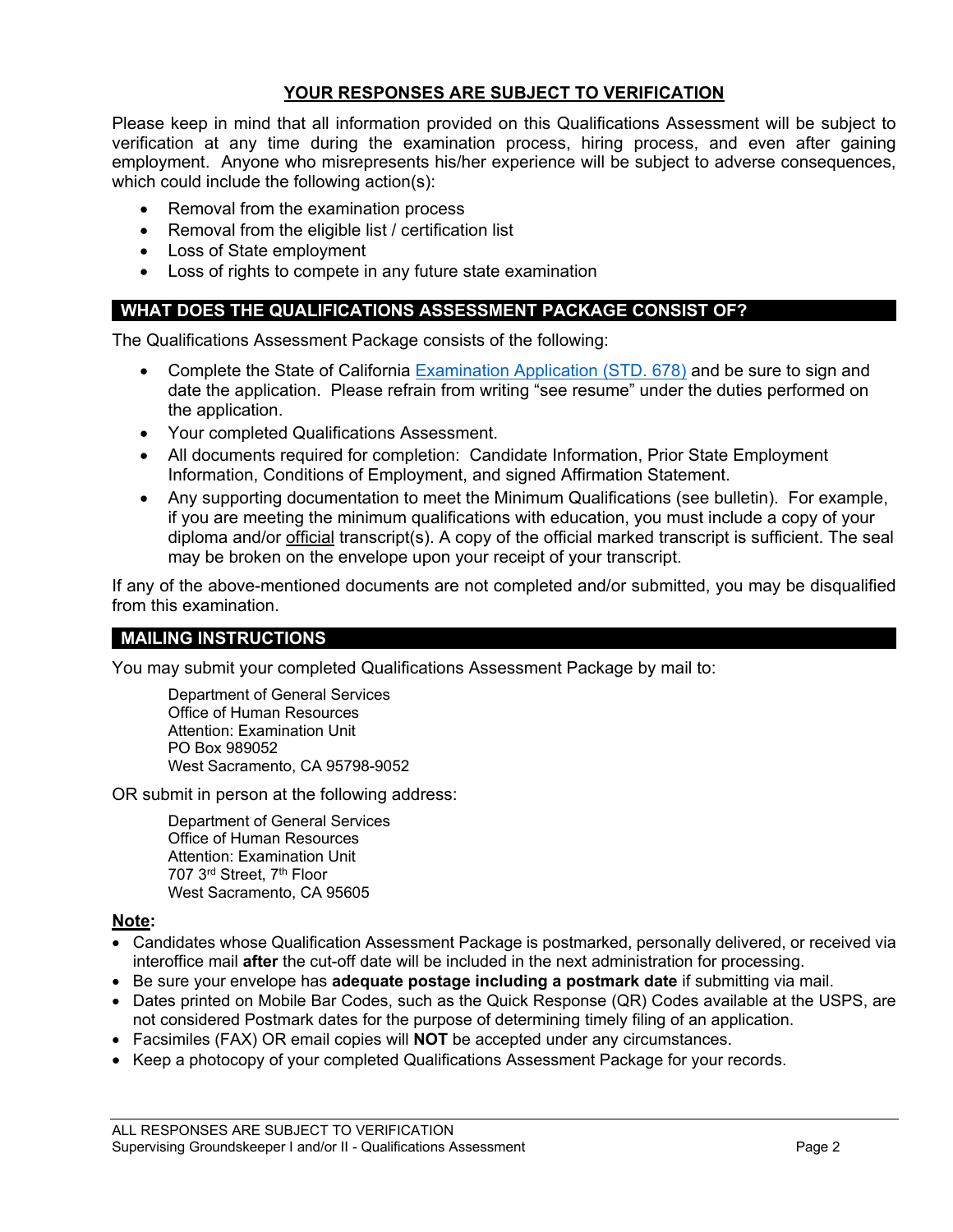#### **CANDIDATE INFORMATION**

| Name:                          |  |
|--------------------------------|--|
| <b>Social Security Number:</b> |  |
| <b>Home Telephone Number:</b>  |  |
| <b>Work Telephone Number:</b>  |  |
| <b>E-mail Address:</b>         |  |

#### **PRIOR STATE EMPLOYMENT INFORMATION**

Complete this next section ONLY if you have been previously dismissed from California State Civil Service employment by punitive action or as a result of disciplinary proceedings. IF THIS DOES NOT APPLY TO YOU, please skip this section.

State Personnel Board, Rule 211 provides that a dismissed State employee may only participate in State Civil Service examinations if he/she has obtained prior consent from the State Personnel Board.

Do you have written permission from the State Personnel Board Executive Officer to take this examination?

☐ **YES** ☐ **NO**

#### **CONDITIONS OF EMPLOYMENT**

PLEASE MARK THE APPROPRIATE BOX(ES) OF YOUR CHOICE

If you are successful in this examination, your name will be placed on an active employment list and referred to fill vacancies according to the conditions you specify on this form below.

#### **TYPE OF APPOINTMENT YOU WILL ACCEPT**

Please mark the appropriate box(es) - you may check "(A) Any" if you are willing to accept any type of employment.

|  | $\Box$ (D) Permanent Full-Time |  |
|--|--------------------------------|--|
|--|--------------------------------|--|

☐ **(K) Limited-Term Full-Time**

☐ **(R) Permanent Part-Time**

☐ **(A) Any**

If all boxes are marked and you receive an appointment other than permanent full-time, your name will continue to be considered for permanent full-time positions.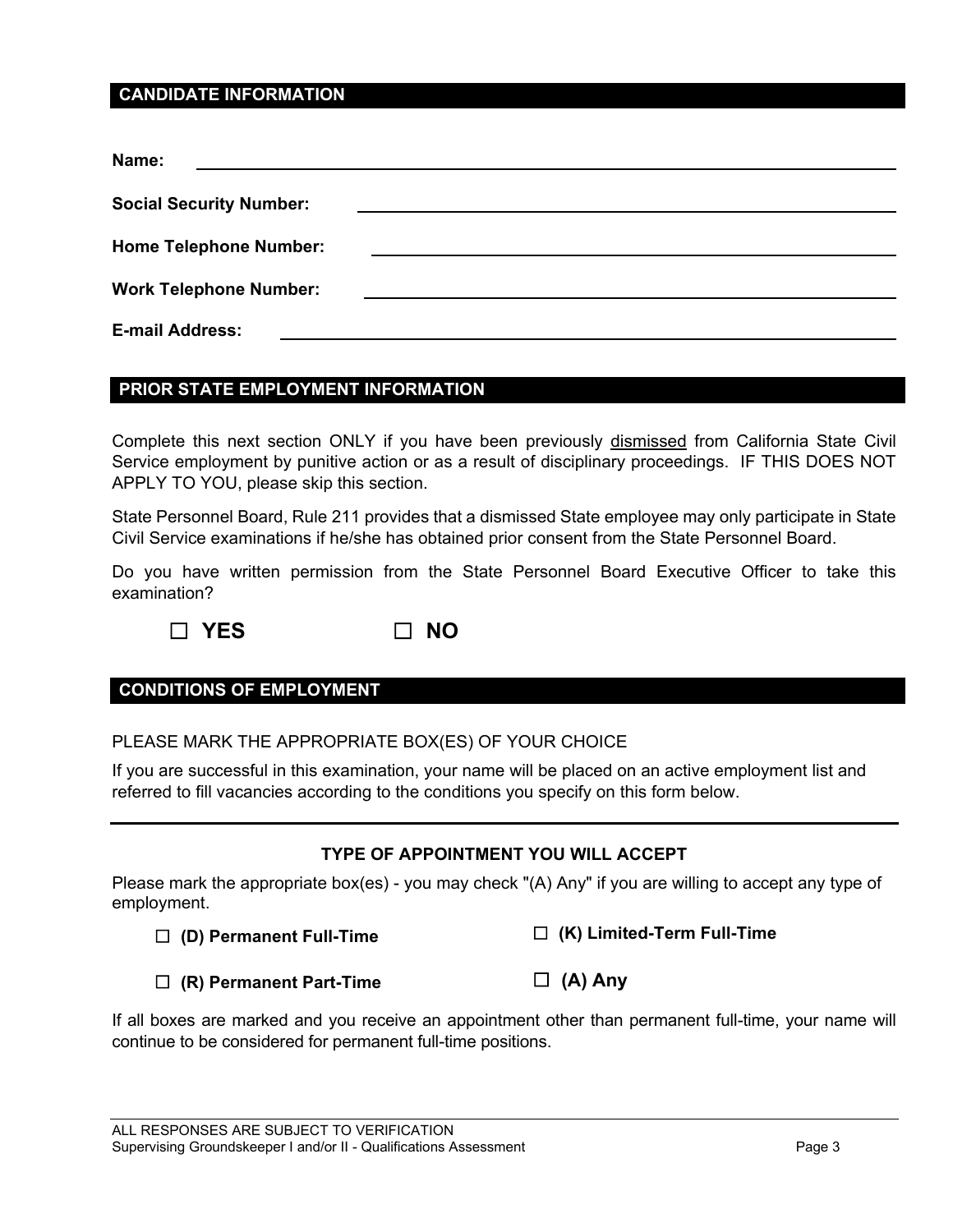# Human Resources (CalHR) website or by notifying Department of General Services at the following address: Department of General Services

**ADDRESS OR AVAILABILITY FOR EMPLOYMENT CHANGES**

Email: Exams@dgs.ca.gov

# **LOCATION(S) YOU ARE WILLING TO WORK:**

#### $\Box$  (5) **ANYWHERE IN THE STATE** – If this box is marked, no further selection is necessary.

#### **NORTHERN CALIFORNIA COUNTIES**

- ☐ (0100) Alameda County ☐ (0200) Alpine County
- ☐ (0300) Amador County
- ☐ (0400) Butte County
- ☐ (0500) Calaveras County
- ☐ (0600) Colusa County
- ☐ (0700) Contra Costa County
- ☐ (0800) Del Norte County
- ☐ (0900) El Dorado County
- □ (1100) Glenn County
- ☐ (1200) Humboldt County
- ☐ (1700) Lake County

#### **CENTRAL CALIFORNIA COUNTIES**

- ☐ (1000) Fresno County
- $\Box$  (1400) Inyo County
- ☐ (1500) Kern County
- ☐ (1600) Kings County
- ☐ (2000) Madera County

#### **SOUTHERN CALIFORNIA COUNTIES**

- $\Box$  (1300) Imperial County
- ☐ (1900) Los Angeles County
- ☐ (3000) Orange County
- ☐ (1800) Lassen County
- $\Box$  (2100) Marin County
- ☐ (2300) Mendocino County
- ☐ (2500) Modoc County
- ☐ (2800) Napa County
- ☐ (2900) Nevada County
- ☐ (3100) Placer County
- ☐ (3200) Plumas County
- ☐ (3400) Sacramento County
- ☐ (3800) San Francisco County
- ☐ (3900) San Joaquin County
- $\Box$  (4100) San Mateo County
- ☐ (2200) Mariposa County
- ☐ (2400) Merced County
- ☐ (2600) Mono County
- ☐ (2700) Monterey County
- ☐ (3500) San Benito County
- $\Box$  (3300) Riverside County
- ☐ (3600) San Bernardino
- □ (3700) San Diego County

After list release, successful candidates may update any address and/or availability for employment preference information by accessing their [CalCareer Account](https://www.jobs.ca.gov/) (www.calcareers.ca.gov) on the California Department of

- ☐ (4500) Shasta County
- ☐ (4600) Sierra County
- ☐ (4700) Siskiyou County
- ☐ (4800) Solano County
- ☐ (4900) Sonoma County
- ☐ (5100) Sutter County
- □ (5200) Tehama County
- ☐ (5300) Trinity County
- $\Box$  (5500) Tuolumne County
- ☐ (5700) Yolo County
- ☐ (5800) Yuba County
- ☐ (4000) San Luis Obispo
- ☐ (4300) Santa Clara County
- ☐ (4400) Santa Cruz County
- ☐ (5000) Stanislaus County
- $\Box$  (5400) Tulare County
- $\Box$  (4200) Santa Barbara
- ☐ (5600) Ventura County

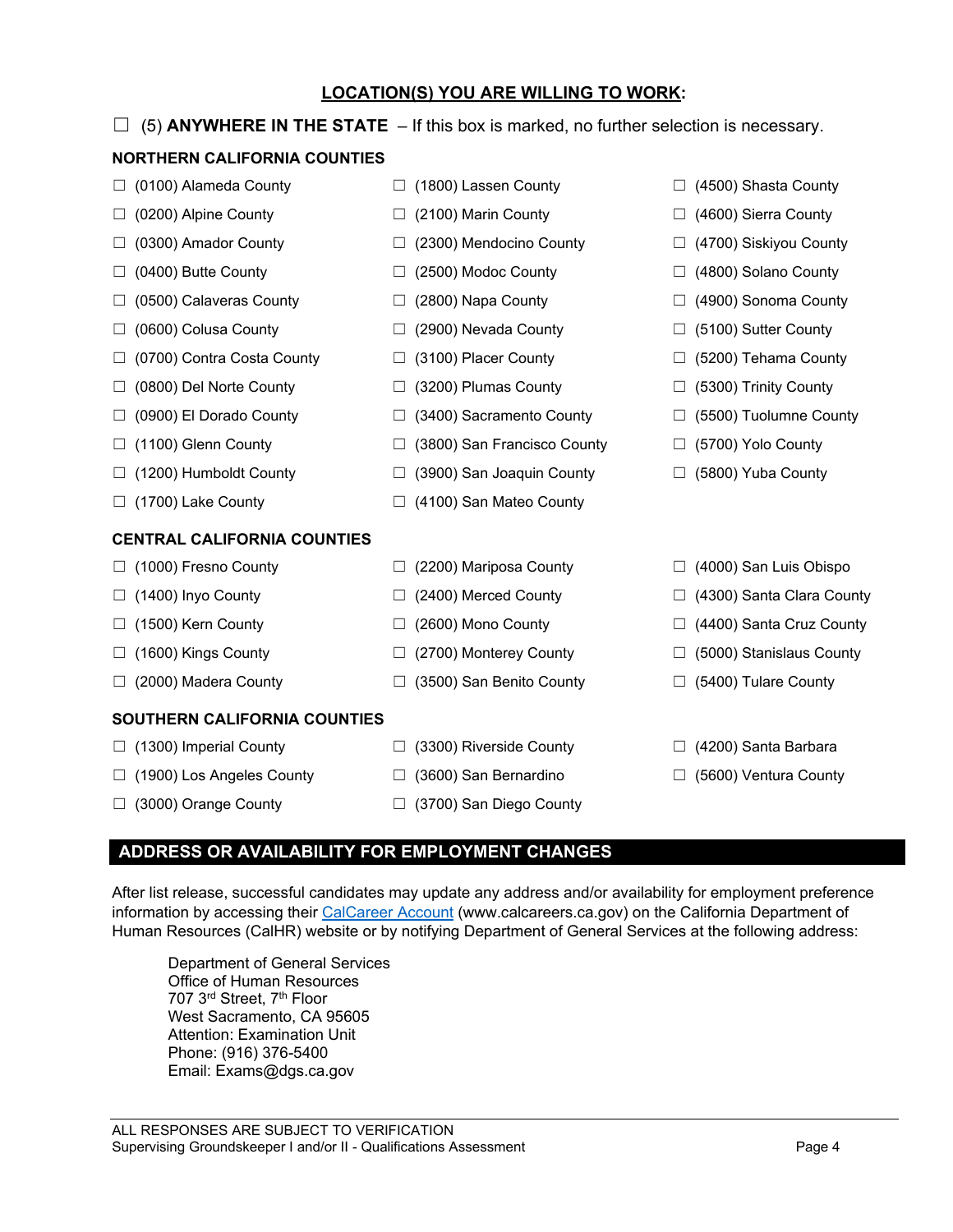#### **QUALIFICATIONS ASSESSMENT**

#### **START HERE FOR THE SUPERVISING GROUNDSKEEPER I AND II QUALIFICATIONS ASSESSMENT**

**Read each task statement carefully and select the option that best relates to your experience. Your experience includes your education, training courses, and/or work experience (paid or unpaid).**

1. Performs, oversees, trains and/or demonstrates to groundskeepers their duties of mowing, edging, and aerating of lawn areas using appropriate tools (e.g., power tools, hand tools, riding lawn mowers, edgers, trimmers, aerators).

#### **A. Select one that best relates to the length of your experience performing this task:**

- $\Box$  60 or more months
- $\Box$  43 to 59 months
- $\Box$  31 to 42 months
- $\Box$  13 to 30 months
- $\Box$  0 to 12 months

#### **B. Select one that best relates to the frequency; how often you performed this task:**

- $\square$  Daily
- ☐ Weekly
- ☐ Monthly
- ☐ Yearly
- ☐ Never
- 2. Performs, oversees, trains and/or demonstrates to groundskeepers their duties of cultivating and soil amending prior to planting, utilizing appropriate tools and resources (e.g., hoes, shovels, rototillers, compost, fertilizer, departmental and California Occupational Safety and Health Administration [Cal OSHA] policies).

#### **A. Select one that best relates to the length of your experience performing this task:**

- $\Box$  60 or more months
- $\Box$  43 to 59 months
- $\Box$  31 to 42 months
- $\Box$  13 to 30 months
- $\Box$  0 to 12 months

- $\Box$  Daily
- ☐ Weekly
- □ Monthly
- ☐ Yearly
- ☐ Never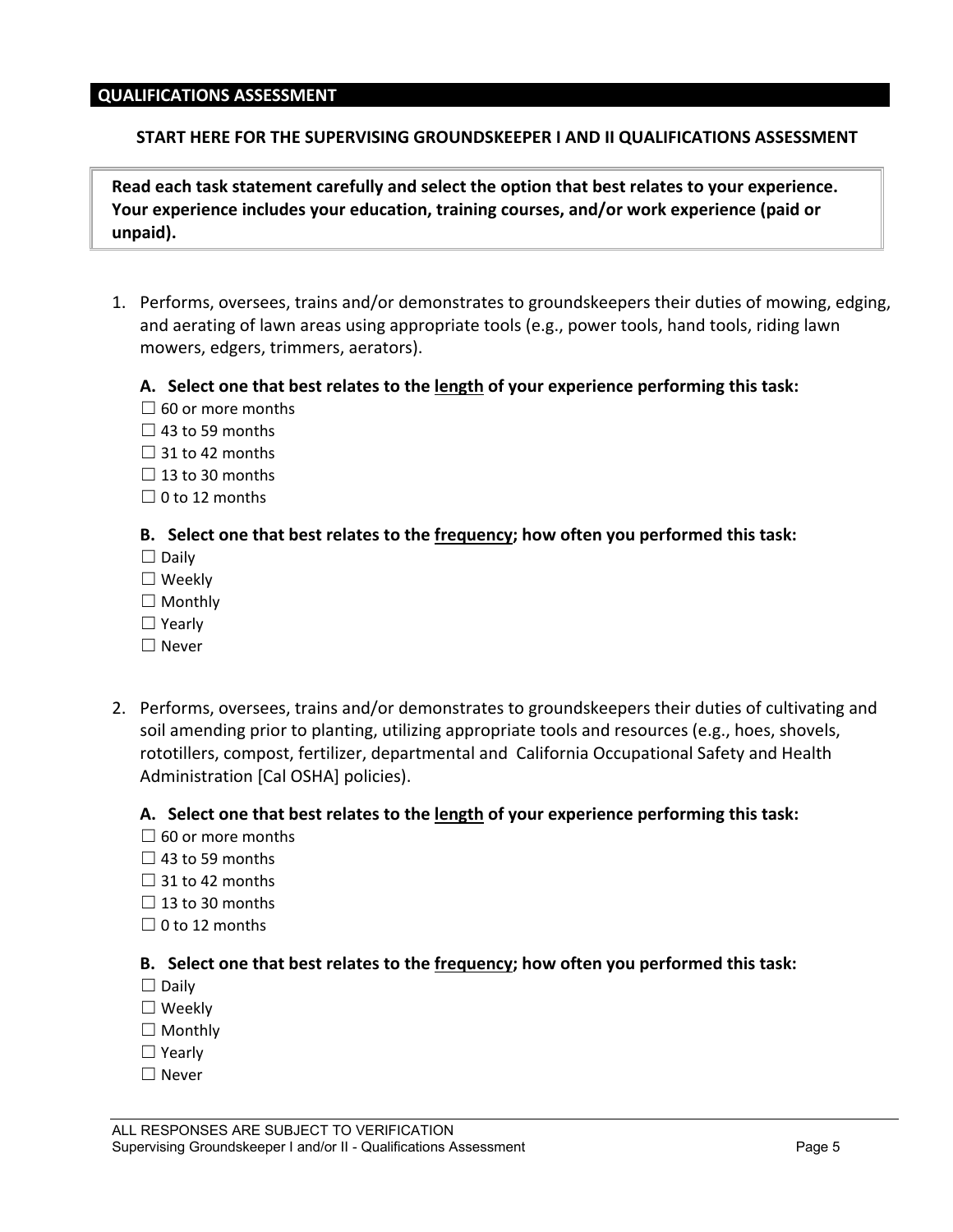3. Performs, oversees, trains and/or demonstrates to groundskeepers the proper techniques of trimming and shaping shrubs and hedges, pruning and shaping various trees, and disposing of fallen limbs and branches, utilizing appropriate tools and resources (e.g., chain saws, pole saws, pruners, loppers, hand tools, power trimmers, rules and regulations, American National Standards Institute [ANSI], and/or Cal OSHA standards).

#### **A. Select one that best relates to the length of your experience performing this task:**

- $\Box$  60 or more months
- $\Box$  43 to 59 months
- $\Box$  31 to 42 months
- $\Box$  13 to 30 months
- $\Box$  0 to 12 months

#### **B. Select one that best relates to the frequency; how often you performed this task:**

- $\Box$  Daily
- ☐ Weekly
- ☐ Monthly
- ☐ Yearly
- ☐ Never
- 4. Performs, oversees, trains and/or demonstrates to groundskeepers their duties of planting, transplanting, and watering flowers, trees, shrubs, groundcover, etc., utilizing appropriate tools and resources (e.g., hoses, portable water machines, irrigation systems, laws, rules, regulations, Governor's Executive Orders).

#### **A. Select one that best relates to the length of your experience performing this task:**

- $\Box$  60 or more months
- $\Box$  43 to 59 months
- $\Box$  31 to 42 months
- $\Box$  13 to 30 months
- $\Box$  0 to 12 months

- ☐ Daily
- ☐ Weekly
- ☐ Monthly
- ☐ Yearly
- ☐ Never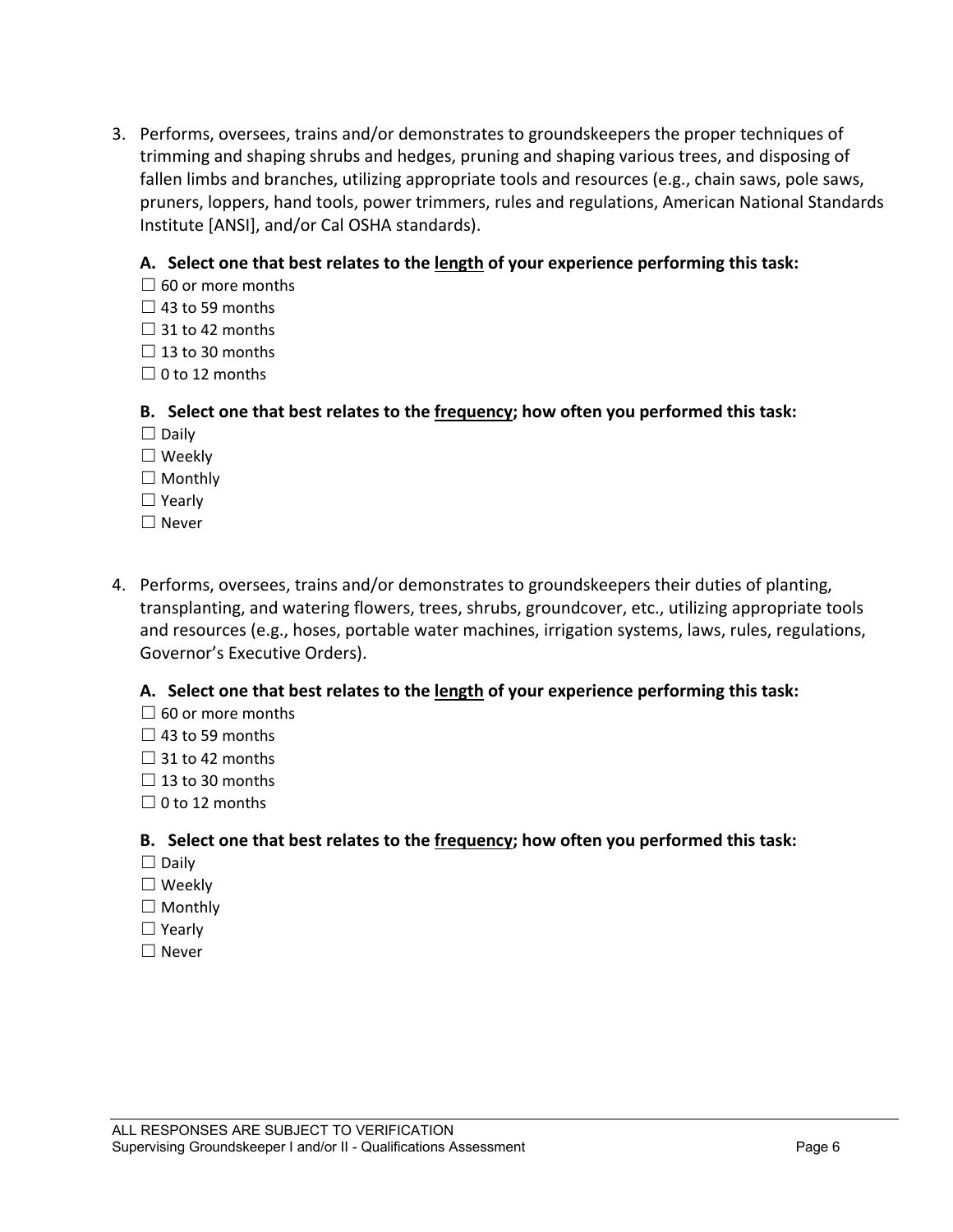5. Performs, oversees, trains and/or demonstrates to groundskeepers their duties of removing weeds, clearing leaves, underbrush, and litter from flower beds and other areas utilizing appropriate tools and resources (e.g., power rake, shovels, small utility vehicles, power leaf blowers, debris vacuum, sweeper trucks, standard pickup trucks).

#### **A. Select one that best relates to the length of your experience performing this task:**

- $\Box$  60 or more months
- $\Box$  43 to 59 months
- $\Box$  31 to 42 months
- $\Box$  13 to 30 months
- $\Box$  0 to 12 months

#### **B. Select one that best relates to the frequency; how often you performed this task:**

- $\Box$  Daily
- ☐ Weekly
- $\Box$  Monthly
- ☐ Yearly
- ☐ Never
- 6. Performs, oversees, trains and/or demonstrates to groundskeepers their duties of sowing grass seed, laying sod, applying granule and/or liquid fertilizers to plants, trees, shrubs, ground cover, lawns, and annuals, using necessary personal protection equipment (PPE), and utilizing appropriate tools and resources (e.g., hand spreader, backpack sprayer, power sprayer, and power spreader pulled by a small utility vehicle, laws, rules and regulations, and manufacturer's recommendations and Material Safety Data Sheets [MSDS]).

#### **A. Select one that best relates to the length of your experience performing this task:**

- $\Box$  60 or more months
- $\Box$  43 to 59 months
- $\Box$  31 to 42 months
- $\Box$  13 to 30 months
- $\Box$  0 to 12 months

- $\Box$  Daily
- ☐ Weekly
- □ Monthly
- ☐ Yearly
- ☐ Never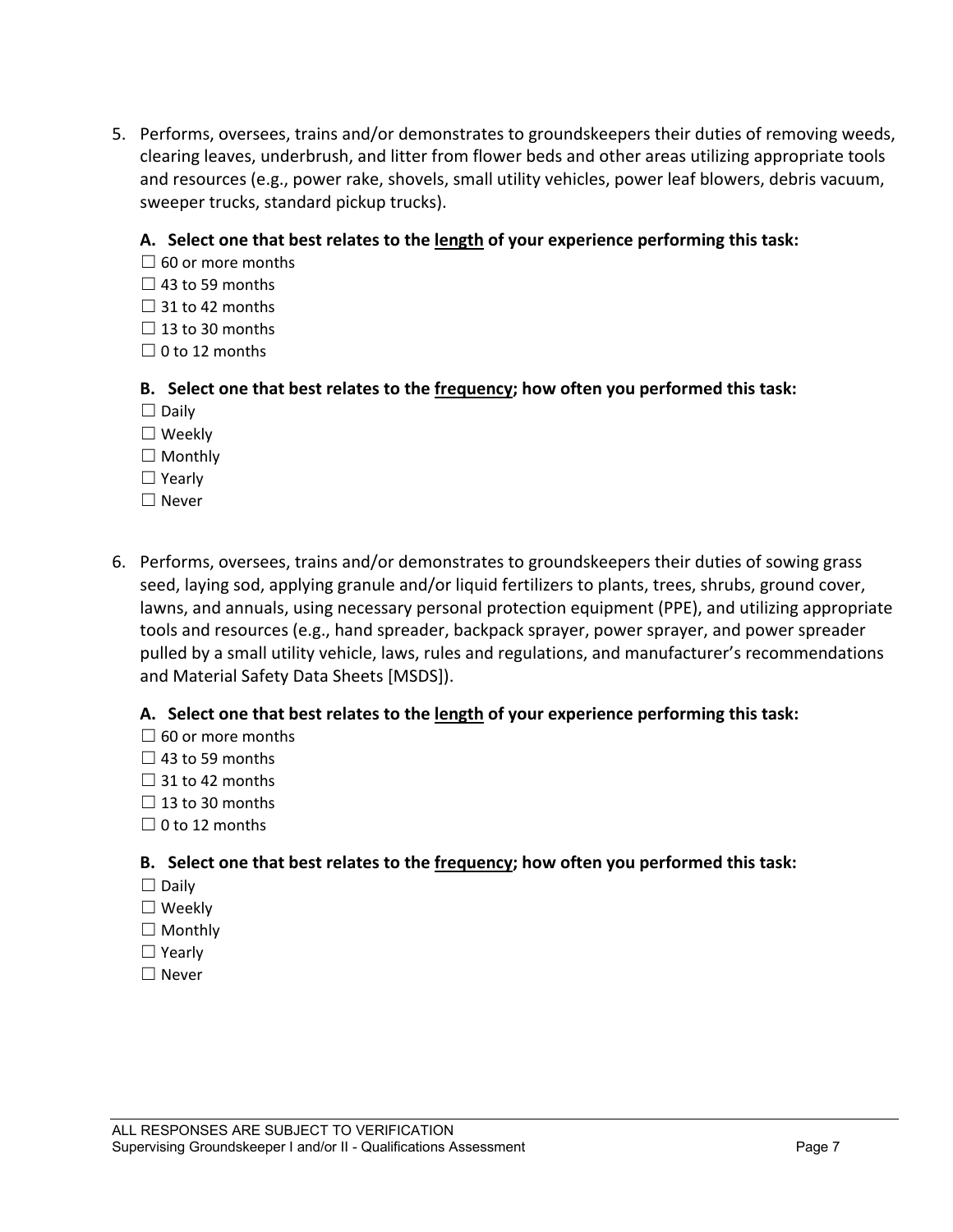7. Visually inspects and monitors vegetation for damage, disease, pests and/or parasites for the prevention and control of unwanted diseases and pests.

#### **A. Select one that best relates to the length of your experience performing this task:**

- $\Box$  60 or more months
- $\Box$  43 to 59 months
- $\Box$  31 to 42 months
- $\Box$  13 to 30 months
- $\Box$  0 to 12 months

#### **B. Select one that best relates to the frequency; how often you performed this task:**

- $\Box$  Daily
- ☐ Weekly
- □ Monthly
- ☐ Yearly
- ☐ Never
- 8. Performs, oversees, trains and/or demonstrates to groundskeepers their duties of applying pesticides as needed to control insects, diseases and pests using personal protection equipment (PPE) and utilizing appropriate tools and resources (e.g., hand spreader, backpack sprayer, power sprayer, power spreader pulled by a small utility vehicle, laws, rules and regulations, Cal OSHA standards, and manufacturer's recommendations).

#### **A. Select one that best relates to the length of your experience performing this task:**

- $\Box$  60 or more months
- $\Box$  43 to 59 months
- $\Box$  31 to 42 months
- $\Box$  13 to 30 months
- $\Box$  0 to 12 months

- ☐ Daily
- ☐ Weekly
- □ Monthly
- ☐ Yearly
- ☐ Never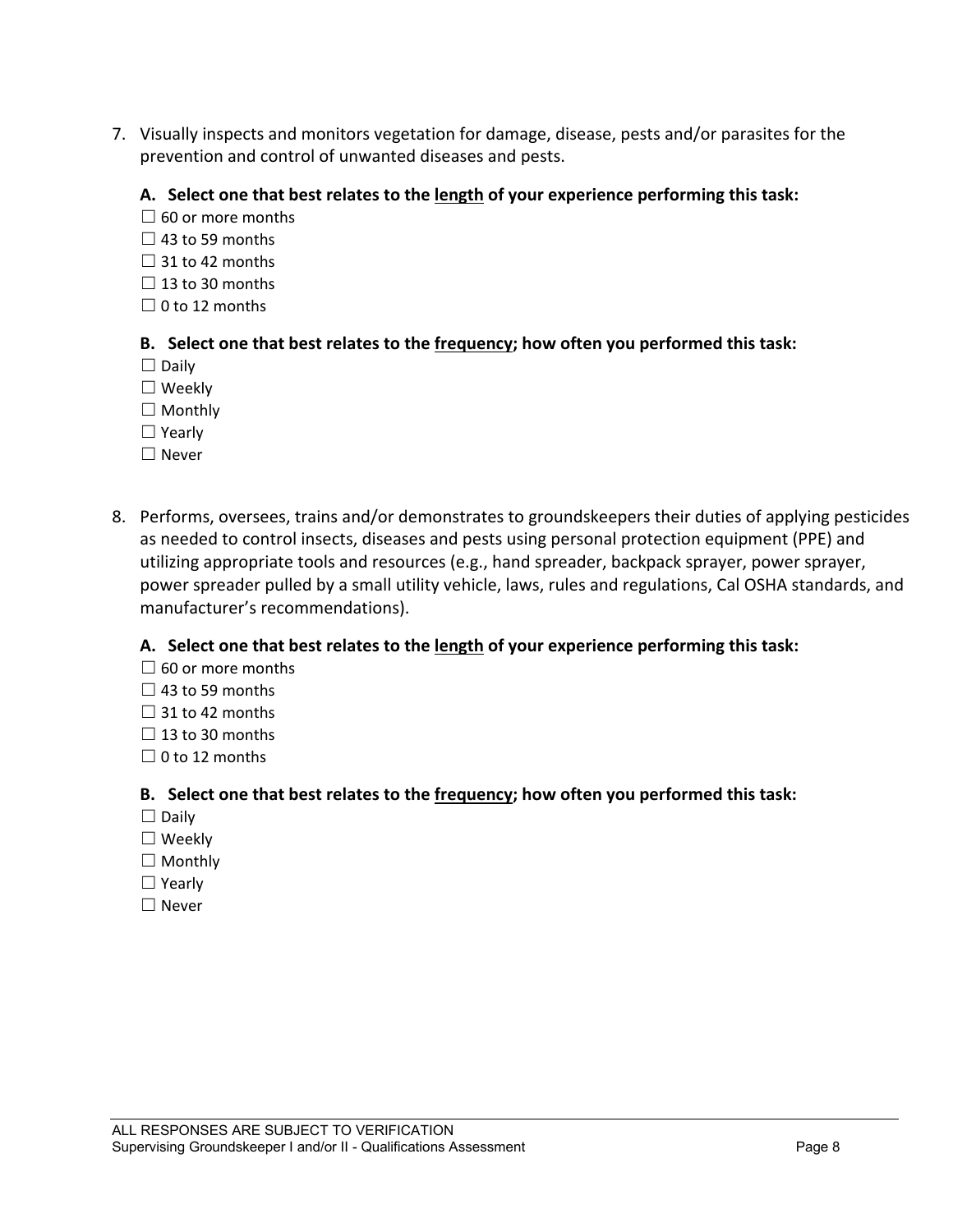9. Performs, oversees, trains and/or demonstrates to groundskeepers their duties of constructing decorative planting borders and retaining walls from concrete, wood, brick, and plastic bender board utilizing appropriate tools and resources.

#### **A. Select one that best relates to the length of your experience performing this task:**

- $\Box$  60 or more months
- $\Box$  43 to 59 months
- $\Box$  31 to 42 months
- $\Box$  13 to 30 months
- $\Box$  0 to 12 months

#### **B. Select one that best relates to the frequency; how often you performed this task:**

- ☐ Daily
- ☐ Weekly
- ☐ Monthly
- ☐ Yearly
- ☐ Never
- 10. Performs, oversees, trains and/or demonstrates to groundskeepers their duties of maintenance and cleaning of mow strips, bike paths, walkways made of various materials (e.g., concrete asphalt, decomposed granite, paver stones) utilizing appropriate tools and resources.

#### **A. Select one that best relates to the length of your experience performing this task:**

- $\Box$  60 or more months
- $\Box$  43 to 59 months
- $\Box$  31 to 42 months
- $\Box$  13 to 30 months
- $\Box$  0 to 12 months

- $\Box$  Daily
- ☐ Weekly
- ☐ Monthly
- ☐ Yearly
- ☐ Never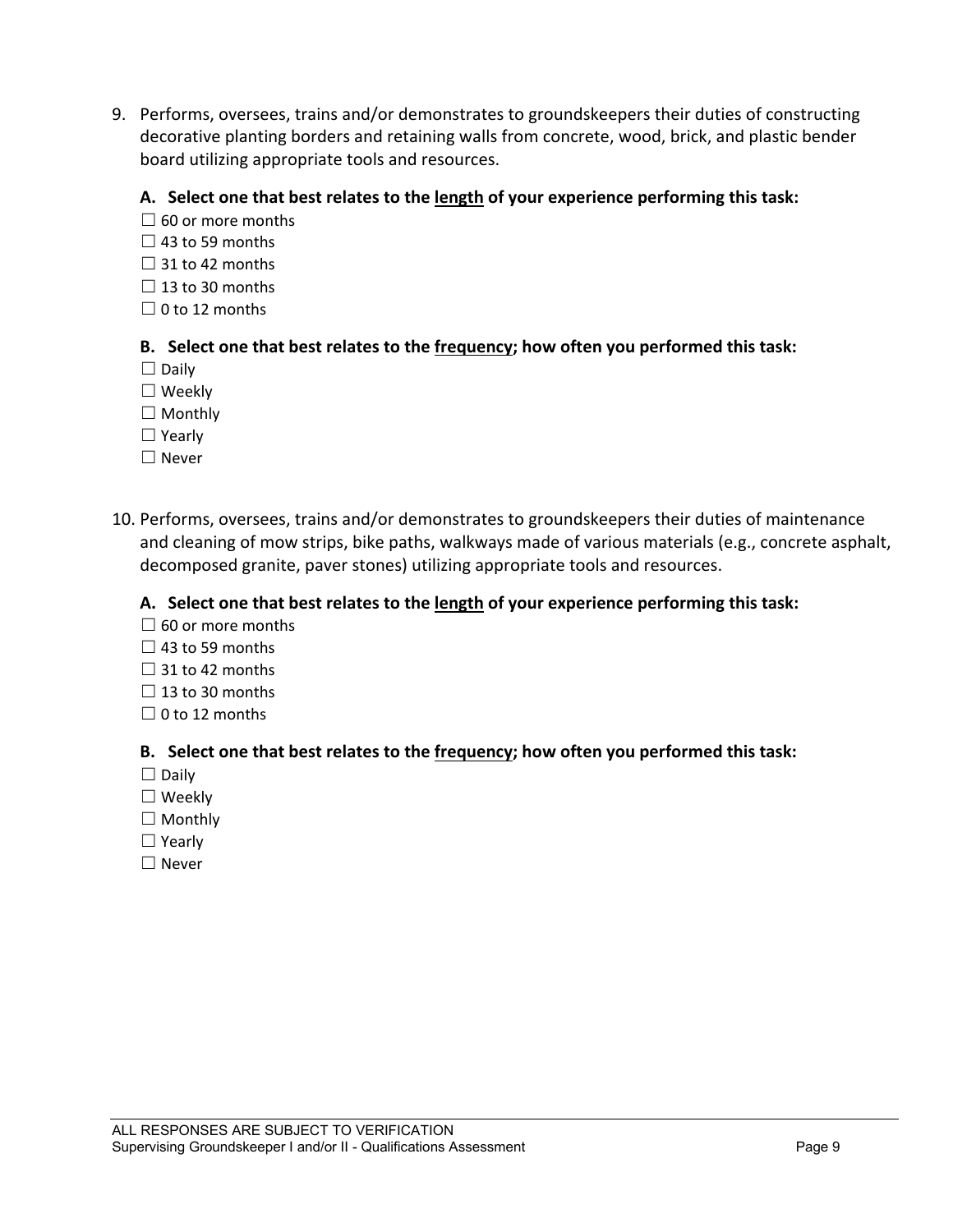11. Performs, oversees, trains and/or demonstrates installation, adjustment, setting, repair, and maintenance of various types of irrigation systems (e.g., drip, overhead, automatic, manual, low voltage controls, and valves, set irrigation schedules from controller or centralized computer system in accordance with local water restrictions) utilizing appropriate tools and resource.

#### **A. Select one that best relates to the length of your experience performing this task:**

- $\Box$  60 or more months
- $\Box$  43 to 59 months
- $\Box$  31 to 42 months
- $\Box$  13 to 30 months
- $\Box$  0 to 12 months

#### **B. Select one that best relates to the frequency; how often you performed this task:**

- $\Box$  Daily
- ☐ Weekly
- $\Box$  Monthly
- ☐ Yearly
- ☐ Never
- 12. Performs, oversees, trains and/or demonstrates to groundskeepers their duties of cleaning out drainage ditches, catch basins, bio-swales drains and culverts utilizing appropriate tools and resources (e.g., shovels, water pumps, laws, rules and regulations, Governor's Executive Orders, Cal OSHA standards, policies, and recommendations for storm water pollution prevention).

#### **A. Select one that best relates to the length of your experience performing this task:**

- $\Box$  60 or more months
- $\Box$  43 to 59 months
- $\Box$  31 to 42 months
- $\Box$  13 to 30 months
- $\Box$  0 to 12 months

- $\Box$  Daily
- ☐ Weekly
- □ Monthly
- ☐ Yearly
- ☐ Never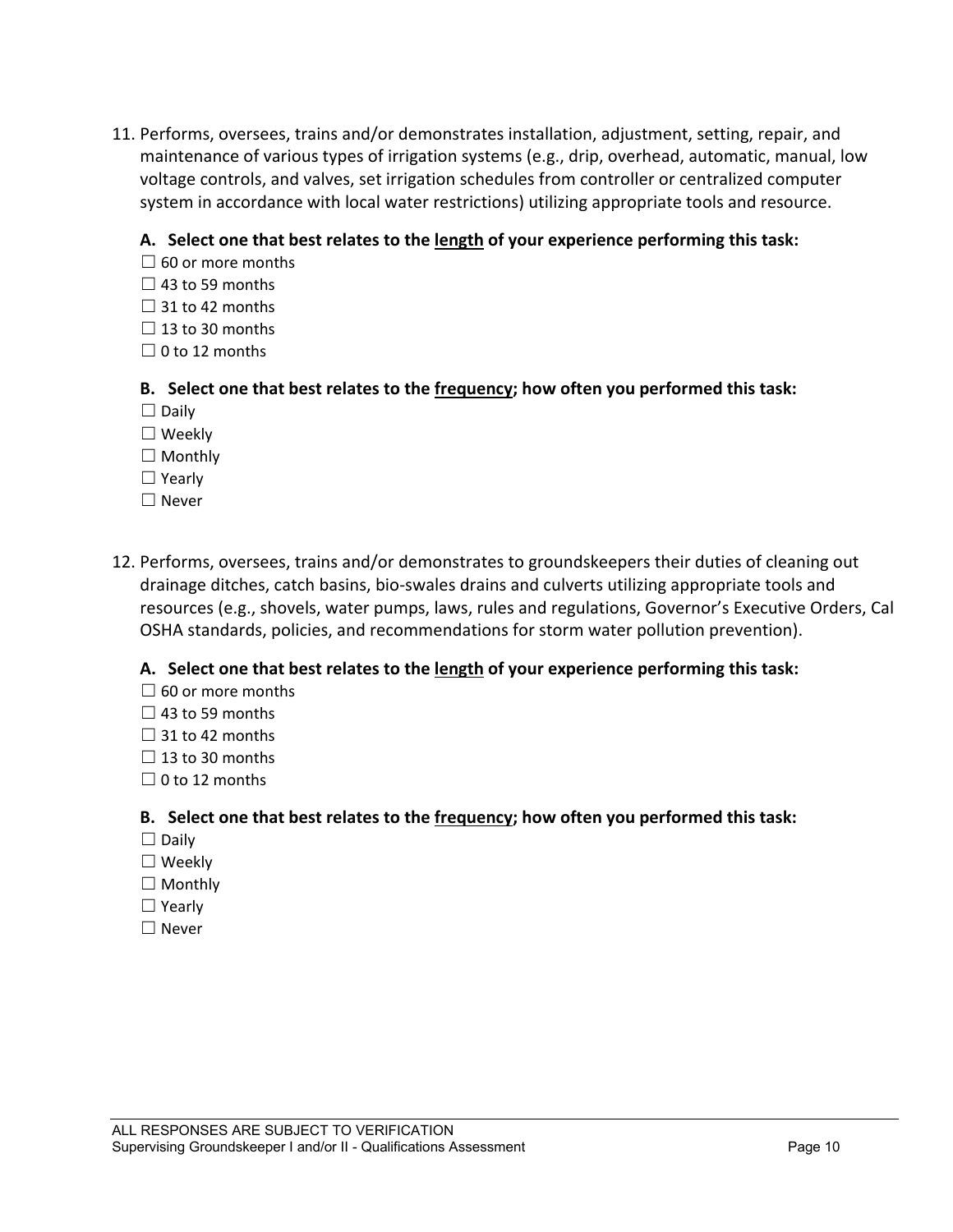13. Performs, oversees, trains, and/or demonstrates preventive maintenance and/or minor repairs of various hand tools and gas-powered equipment (e.g., lawn mowers, leaf blowers, line trimmers).

#### **A. Select one that best relates to the length of your experience performing this task:**

- $\Box$  60 or more months
- $\Box$  43 to 59 months
- $\Box$  31 to 42 months
- $\Box$  13 to 30 months
- $\Box$  0 to 12 months

#### **B. Select one that best relates to the frequency; how often you performed this task:**

- $\Box$  Daily
- ☐ Weekly
- □ Monthly
- ☐ Yearly
- ☐ Never
- 14. Monitors work site in order to identify and/or correct potential safety hazards, grounds maintenance problems, etc.

#### **A. Select one that best relates to the length of your experience performing this task:**

- $\Box$  60 or more months
- $\Box$  43 to 59 months
- $\Box$  31 to 42 months
- $\Box$  13 to 30 months
- $\Box$  0 to 12 months

- ☐ Daily
- ☐ Weekly
- □ Monthly
- ☐ Yearly
- ☐ Never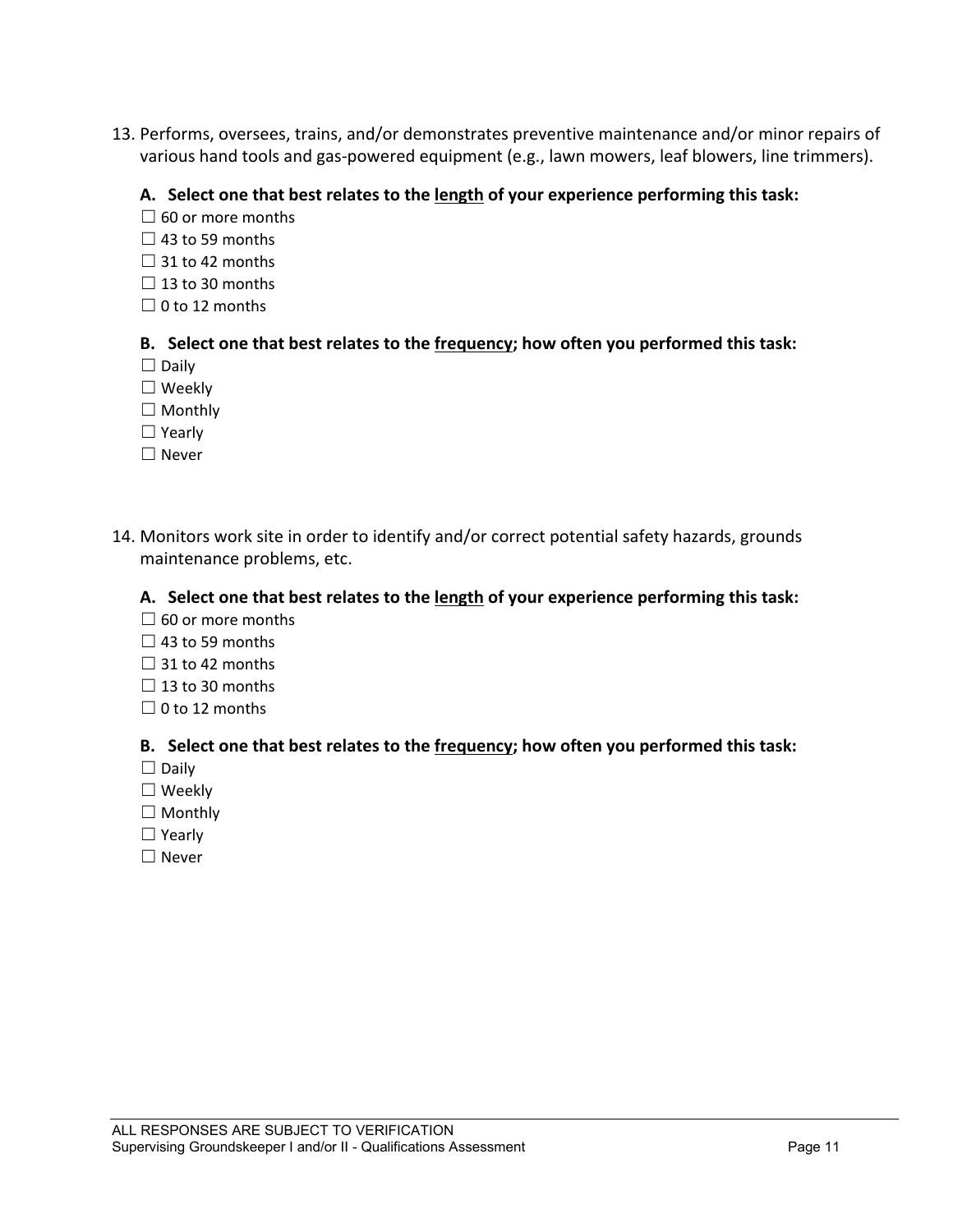15. Attends and/or conducts health and safety meetings, inspections, and/or training utilizing various resources (e.g., Injury and Illness Prevention Plan and safety plan, laws, rules, regulations, Cal OSHA standards) in order to avoid or minimize accidents and prevent personal injury while on the job.

#### **A. Select one that best relates to the length of your experience performing this task:**

- $\Box$  60 or more months
- $\Box$  43 to 59 months
- $\Box$  31 to 42 months
- $\Box$  13 to 30 months
- $\Box$  0 to 12 months

#### **B. Select one that best relates to the frequency; how often you performed this task:**

- $\Box$  Daily
- ☐ Weekly
- ☐ Monthly
- ☐ Yearly
- ☐ Never
- 16. Responds to emergency calls (e.g., flooding, fire, vandalism, accidents) utilizing various resources to coordinate and/or assist with needed services in compliance with laws and regulations of the Occupational Safety and Health Administration (OSHA), Safety Training (AB 2189), Injury and Illness Prevention Plan (IIPP and SB 298) and Workers' Compensation (Title 8 and SB 198).

#### **A. Select one that best relates to the length of your experience performing this task:**

- $\Box$  60 or more months
- $\Box$  43 to 59 months
- $\Box$  31 to 42 months
- $\Box$  13 to 30 months
- $\Box$  0 to 12 months

- $\Box$  Daily
- ☐ Weekly
- ☐ Monthly
- ☐ Yearly
- ☐ Never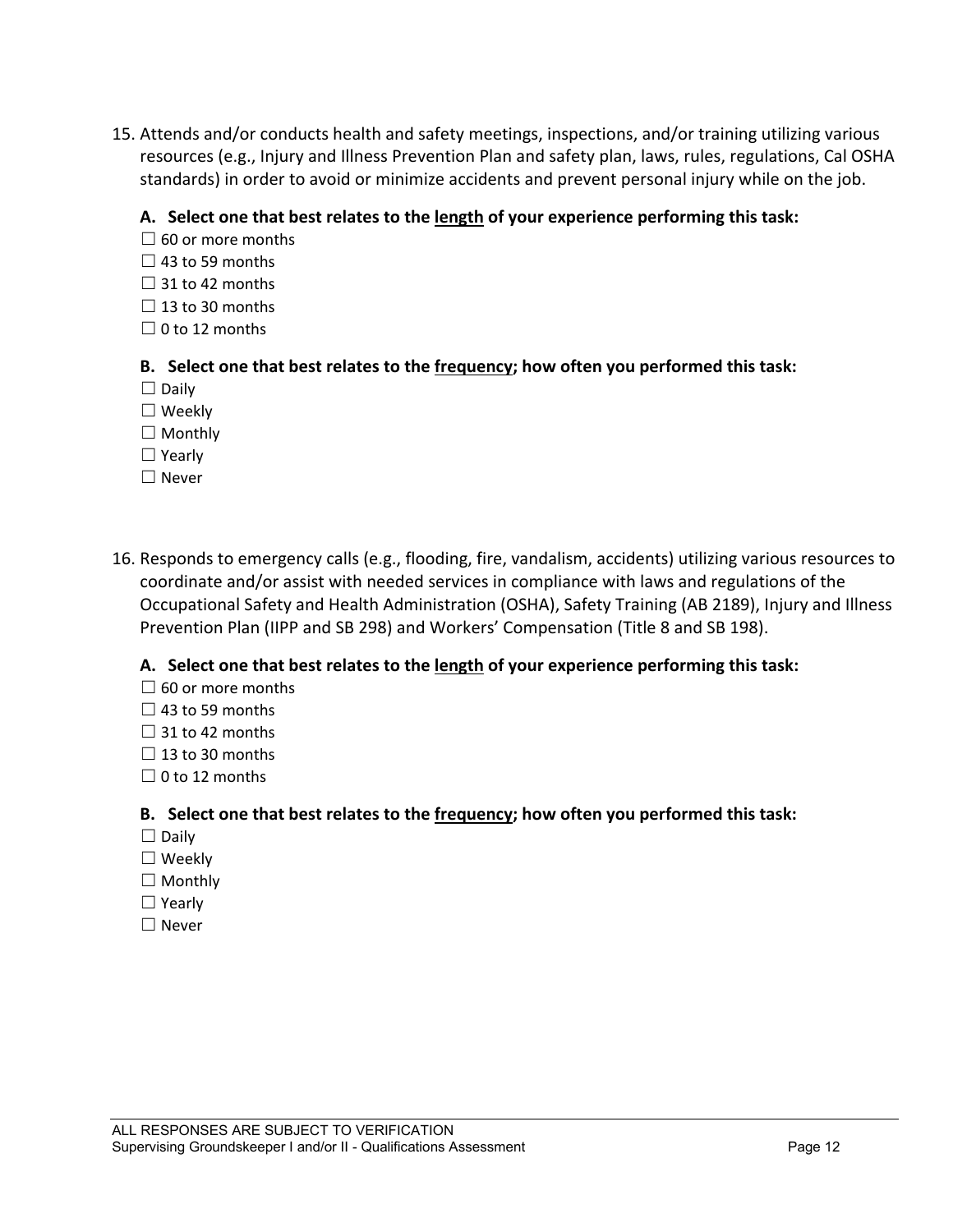17. Maintain and submit accurate records regarding times, locations, and amounts of pesticides and fertilizers to be applied by completing a Pesticide Use Report form for documentation purposes in accordance with laws, rules and regulations.

#### **A. Select one that best relates to the length of your experience performing this task:**

- $\Box$  60 or more months
- $\Box$  43 to 59 months
- $\Box$  31 to 42 months
- $\Box$  13 to 30 months
- $\Box$  0 to 12 months

#### **B. Select one that best relates to the frequency; how often you performed this task:**

- $\Box$  Daily
- ☐ Weekly
- ☐ Monthly
- ☐ Yearly
- ☐ Never
- 18. Prepares and reviews work orders, sketches, drawings, plans, and diagrams to ensure adequate staffing and resources are available for upcoming projects.

#### **A. Select one that best relates to the length of your experience performing this task:**

- $\Box$  60 or more months
- $\Box$  43 to 59 months
- $\Box$  31 to 42 months
- $\Box$  13 to 30 months
- $\Box$  0 to 12 months

- ☐ Daily
- ☐ Weekly
- ☐ Monthly
- ☐ Yearly
- ☐ Never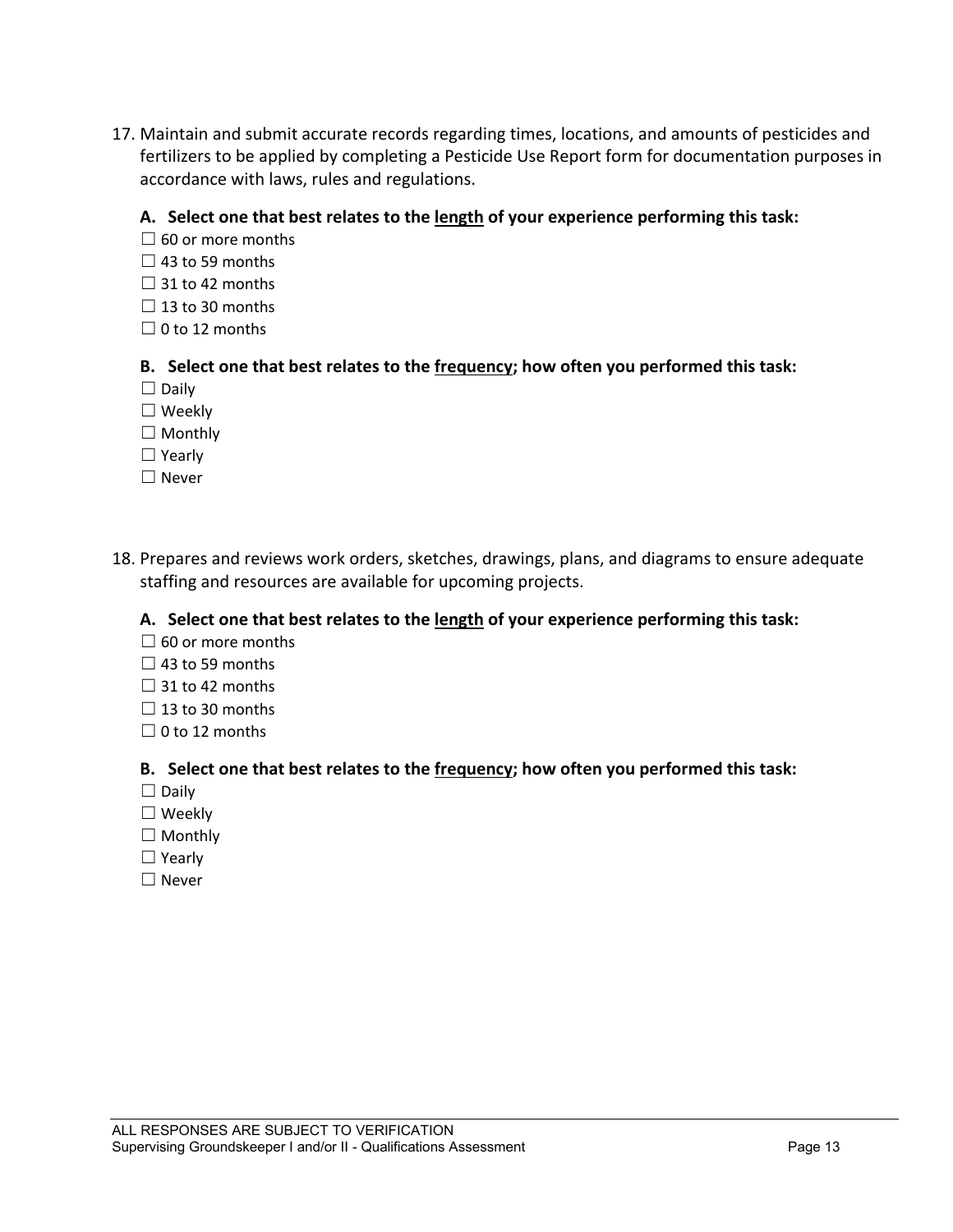19. Conducts inventories, purchases and/or requests for equipment, supplies, and/or materials to ensure timely delivery and to meet operational needs.

#### **A. Select one that best relates to the length of your experience performing this task:**

- $\Box$  60 or more months
- $\Box$  43 to 59 months
- $\Box$  31 to 42 months
- $\Box$  13 to 30 months
- $\Box$  0 to 12 months

#### **B. Select one that best relates to the frequency; how often you performed this task:**

- $\Box$  Daily
- ☐ Weekly
- □ Monthly
- ☐ Yearly
- ☐ Never

#### 20. Participates in meetings to ensure current information is communicated within the unit.

#### **A. Select one that best relates to the length of your experience performing this task:**

- $\Box$  60 or more months
- $\Box$  43 to 59 months
- $\Box$  31 to 42 months
- $\Box$  13 to 30 months
- $\Box$  0 to 12 months

- ☐ Daily
- ☐ Weekly
- ☐ Monthly
- ☐ Yearly
- ☐ Never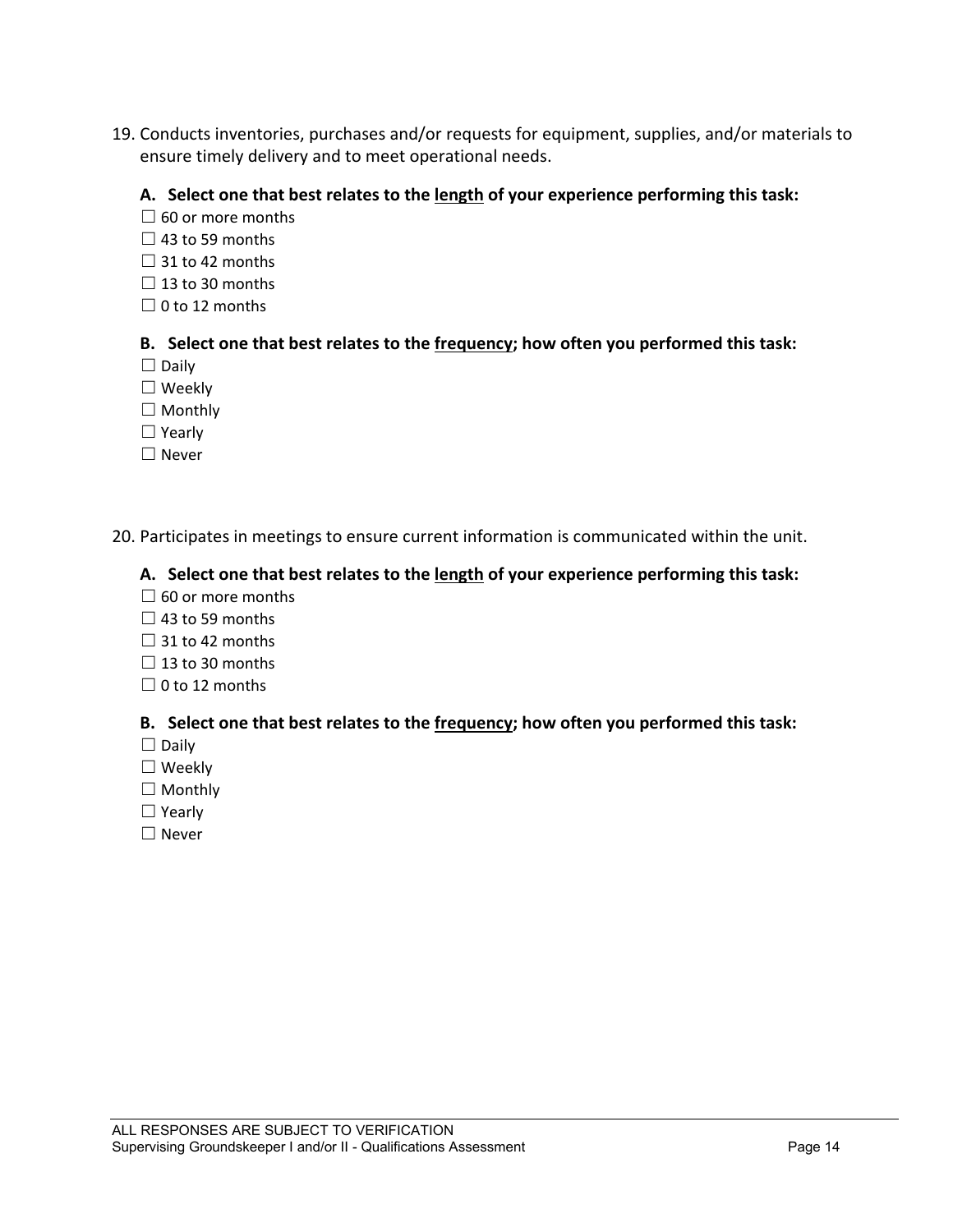21. Maintains cooperative team and/or public relations with others (i.e., contractors, school staff, tenants, event coordinators, vendors, public, facility/building management).

#### **A. Select one that best relates to the length of your experience performing this task:**

- $\Box$  60 or more months
- $\Box$  43 to 59 months
- $\Box$  31 to 42 months
- $\Box$  13 to 30 months
- $\Box$  0 to 12 months

#### **B. Select one that best relates to the frequency; how often you performed this task:**

- □ Daily
- ☐ Weekly
- □ Monthly
- ☐ Yearly
- ☐ Never
- 22. Maintains and/or directs the retention of charts and records (e.g., personnel, training, certification, permits, equipment, water usage) to track information required by law.

#### **A. Select one that best relates to the length of your experience performing this task:**

- $\Box$  60 or more months
- $\Box$  43 to 59 months
- $\Box$  31 to 42 months
- $\Box$  13 to 30 months
- $\Box$  0 to 12 months

- ☐ Daily
- ☐ Weekly
- □ Monthly
- ☐ Yearly
- ☐ Never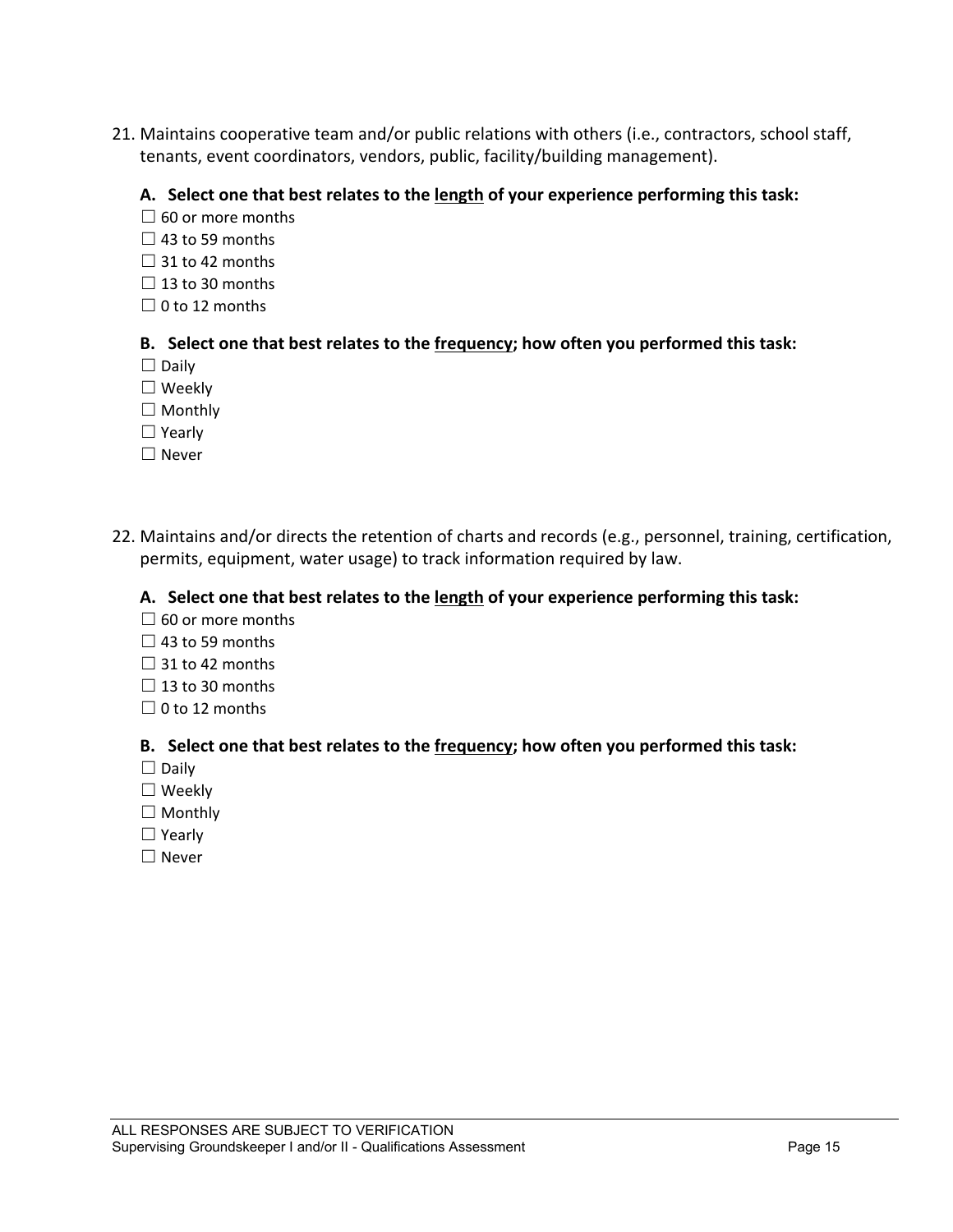23. Develops and/or maintains a comprehensive preventive maintenance program for landscape and/or mechanical equipment.

#### **A. Select one that best relates to the length of your experience performing this task:**

- $\Box$  60 or more months
- $\Box$  43 to 59 months
- $\Box$  31 to 42 months
- $\Box$  13 to 30 months
- $\Box$  0 to 12 months

#### **B. Select one that best relates to the frequency; how often you performed this task:**

- $\Box$  Daily
- ☐ Weekly
- □ Monthly
- ☐ Yearly
- ☐ Never
- 24. Assists in the preparation and/or implementation of various plans (e.g., Emergency Response Plans, Disaster Recovery and Business Resumption Plans, HazMat Business Plan, HazWaste Manifest) required by code utilizing various tools and resources.

#### **A. Select one that best relates to the length of your experience performing this task:**

- $\Box$  60 or more months
- $\Box$  43 to 59 months
- $\Box$  31 to 42 months
- $\Box$  13 to 30 months
- $\Box$  0 to 12 months

- ☐ Daily
- ☐ Weekly
- ☐ Monthly
- ☐ Yearly
- ☐ Never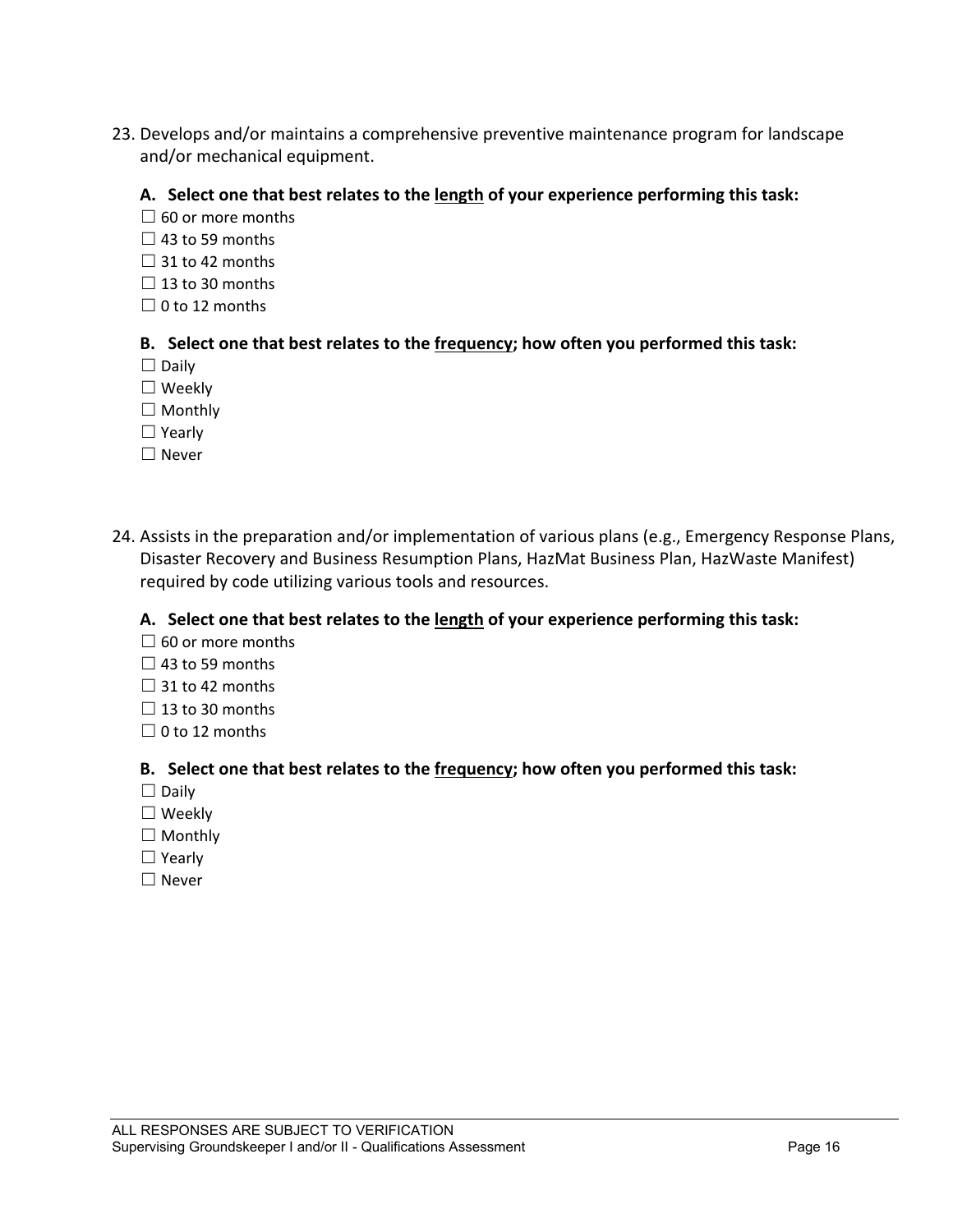25. Assists in the preparation of the unit's annual budget, the 5-year Special Repairs and Improvement plans, to ensure sound fiscal management needed to maintain landscape operations, design specifications, promote energy conservation, landscape improvements, and/or ADA specifications.

#### **A. Select one that best relates to the length of your experience performing this task:**

- $\Box$  60 or more months
- $\Box$  43 to 59 months
- $\Box$  31 to 42 months
- $\Box$  13 to 30 months
- $\Box$  0 to 12 months

#### **B. Select one that best relates to the frequency; how often you performed this task:**

- $\Box$  Daily
- ☐ Weekly
- ☐ Monthly
- ☐ Yearly
- ☐ Never
- 26. Promotes and/or implements energy conservation practices being provided through green technology to save energy, resources, and costs.

#### **A. Select one that best relates to the length of your experience performing this task:**

- $\Box$  60 or more months
- $\Box$  43 to 59 months
- $\Box$  31 to 42 months
- $\Box$  13 to 30 months
- $\Box$  0 to 12 months

- ☐ Daily
- ☐ Weekly
- ☐ Monthly
- ☐ Yearly
- ☐ Never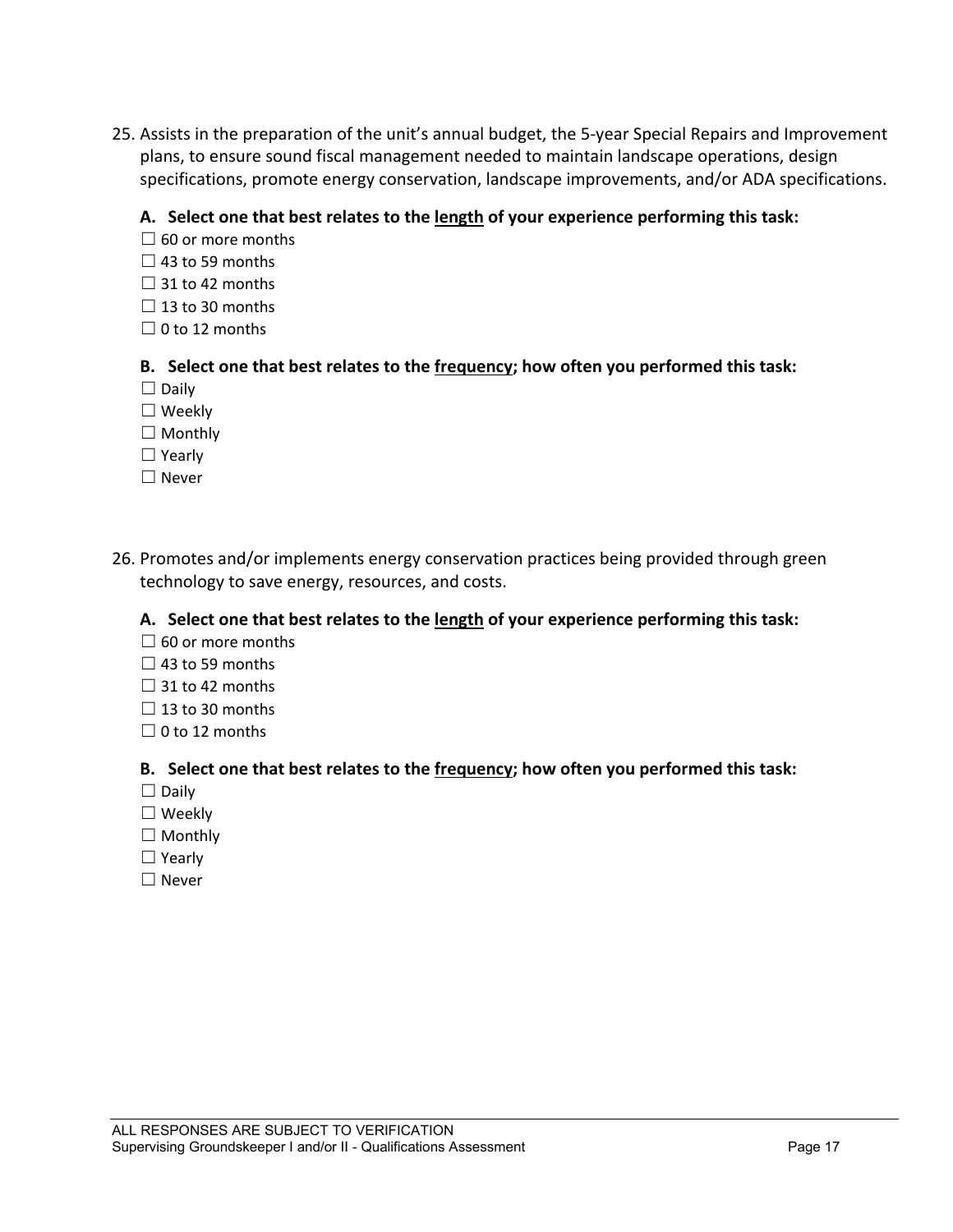27. Promotes organizational mandates in the workplace with regard to safety, security, Equal Employment Opportunity (EEO) program objectives, Americans with Disabilities Act (ADA) requirements, and other personnel practices as defined by regulatory agencies and established guidelines/policies, in order to ensure a discrimination-free and a safe work environment.

#### **A. Select one that best relates to the length of your experience performing this task:**

- $\Box$  60 or more months
- $\Box$  43 to 59 months
- $\Box$  31 to 42 months
- $\Box$  13 to 30 months
- $\Box$  0 to 12 months

#### **B. Select one that best relates to the frequency; how often you performed this task:**

- $\Box$  Daily
- ☐ Weekly
- $\Box$  Monthly
- ☐ Yearly
- ☐ Never
- 28. Oversees employees in the performance of groundskeeping activities to ensure the continuity of the work process is met, delegating work assignments to other staff when necessary.

#### **A. Select one that best relates to the length of your experience performing this task:**

- $\Box$  60 or more months
- $\Box$  43 to 59 months
- $\Box$  31 to 42 months
- $\Box$  13 to 30 months
- $\Box$  0 to 12 months

- $\Box$  Daily
- ☐ Weekly
- $\Box$  Monthly
- ☐ Yearly
- ☐ Never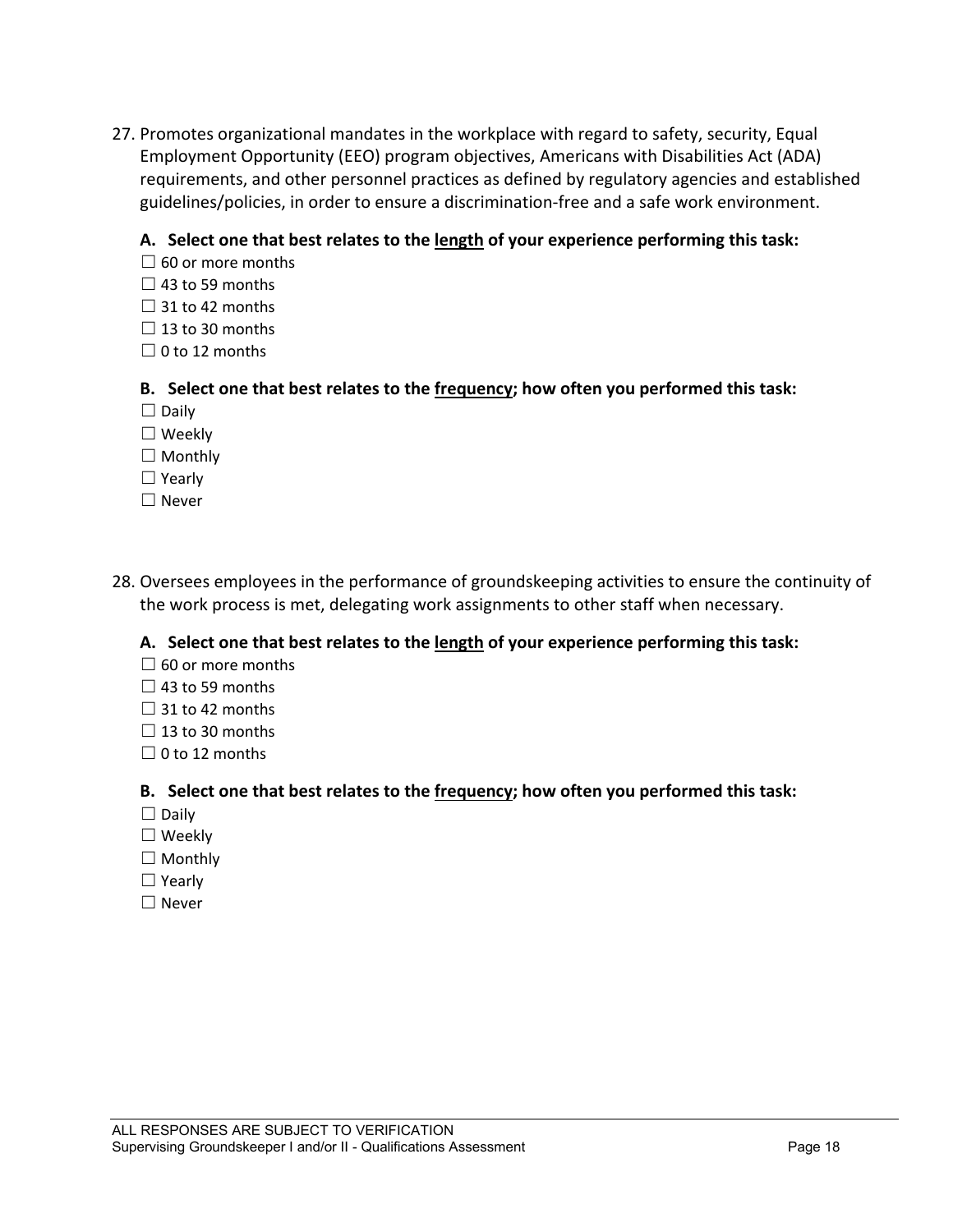29. Monitors and inspects the work of staff to ensure that the work is successfully completed and that deadlines are met.

#### **A. Select one that best relates to the length of your experience performing this task:**

- $\Box$  60 or more months
- $\Box$  43 to 59 months
- $\Box$  31 to 42 months
- $\Box$  13 to 30 months
- $\Box$  0 to 12 months

#### **B. Select one that best relates to the frequency; how often you performed this task:**

- □ Daily
- ☐ Weekly
- □ Monthly
- ☐ Yearly
- ☐ Never
- 30. Documents and evaluates staff performance and recommends appropriate action to assist in staff development and ensure performance standards are met.

#### **A. Select one that best relates to the length of your experience performing this task:**

- $\Box$  60 or more months
- $\Box$  43 to 59 months
- $\Box$  31 to 42 months
- $\Box$  13 to 30 months
- $\Box$  0 to 12 months

- ☐ Daily
- ☐ Weekly
- □ Monthly
- ☐ Yearly
- ☐ Never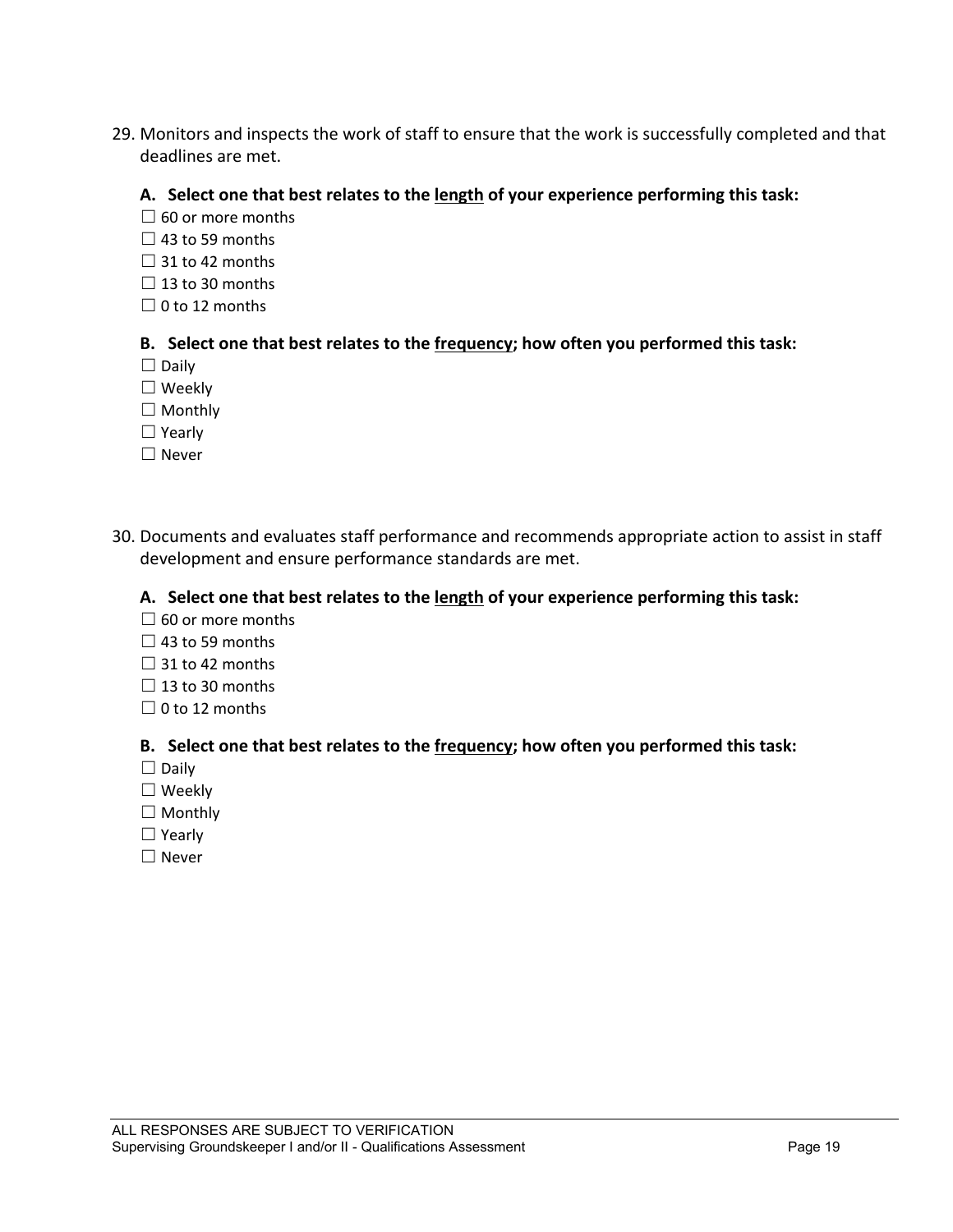31. Resolves verbal disagreements, conflicts and disputes utilizing interpersonal skills, mediation, facilitation, and supervisory skills to achieve and maintain a cohesive, productive workforce.

#### **A. Select one that best relates to the length of your experience performing this task:**

- $\Box$  60 or more months
- $\Box$  43 to 59 months
- $\Box$  31 to 42 months
- $\Box$  13 to 30 months
- $\Box$  0 to 12 months

#### **B. Select one that best relates to the frequency; how often you performed this task:**

- □ Daily
- ☐ Weekly
- □ Monthly
- ☐ Yearly
- ☐ Never
- 32. Initiates and/or participates in Progressive Disciplinary process in order to correct/improve employee performance/behavior issues or address issues of substandard performance by utilizing various resources.

#### **A. Select one that best relates to the length of your experience performing this task:**

- $\Box$  60 or more months
- $\Box$  43 to 59 months
- $\Box$  31 to 42 months
- $\Box$  13 to 30 months
- $\Box$  0 to 12 months

- ☐ Daily
- ☐ Weekly
- ☐ Monthly
- ☐ Yearly
- ☐ Never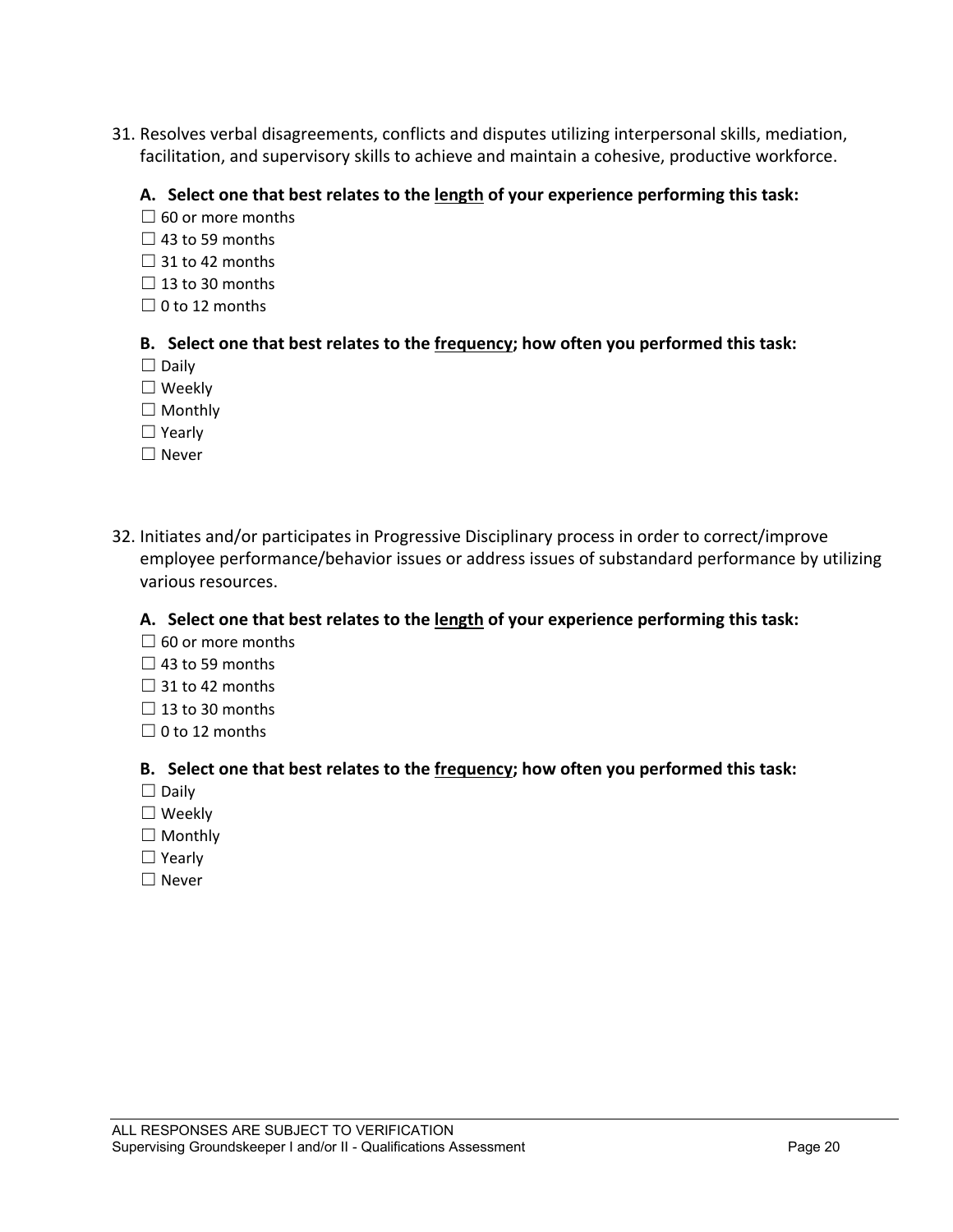33. Coordinates with administrative staff to ensure work activities do not interfere with planned programs, services, or other departmental operations.

#### **A. Select one that best relates to the length of your experience performing this task:**

- $\Box$  60 or more months
- $\Box$  43 to 59 months
- $\Box$  31 to 42 months
- $\Box$  13 to 30 months
- $\Box$  0 to 12 months

#### **B. Select one that best relates to the frequency; how often you performed this task:**

- ☐ Daily
- ☐ Weekly
- □ Monthly
- ☐ Yearly
- ☐ Never

#### 34. Inspects contract landscaping work to remain in compliance with contract specifications.

#### **A. Select one that best relates to the length of your experience performing this task:**

- $\Box$  60 or more months
- $\Box$  43 to 59 months
- $\Box$  31 to 42 months
- $\Box$  13 to 30 months
- $\Box$  0 to 12 months

- ☐ Daily
- ☐ Weekly
- ☐ Monthly
- ☐ Yearly
- ☐ Never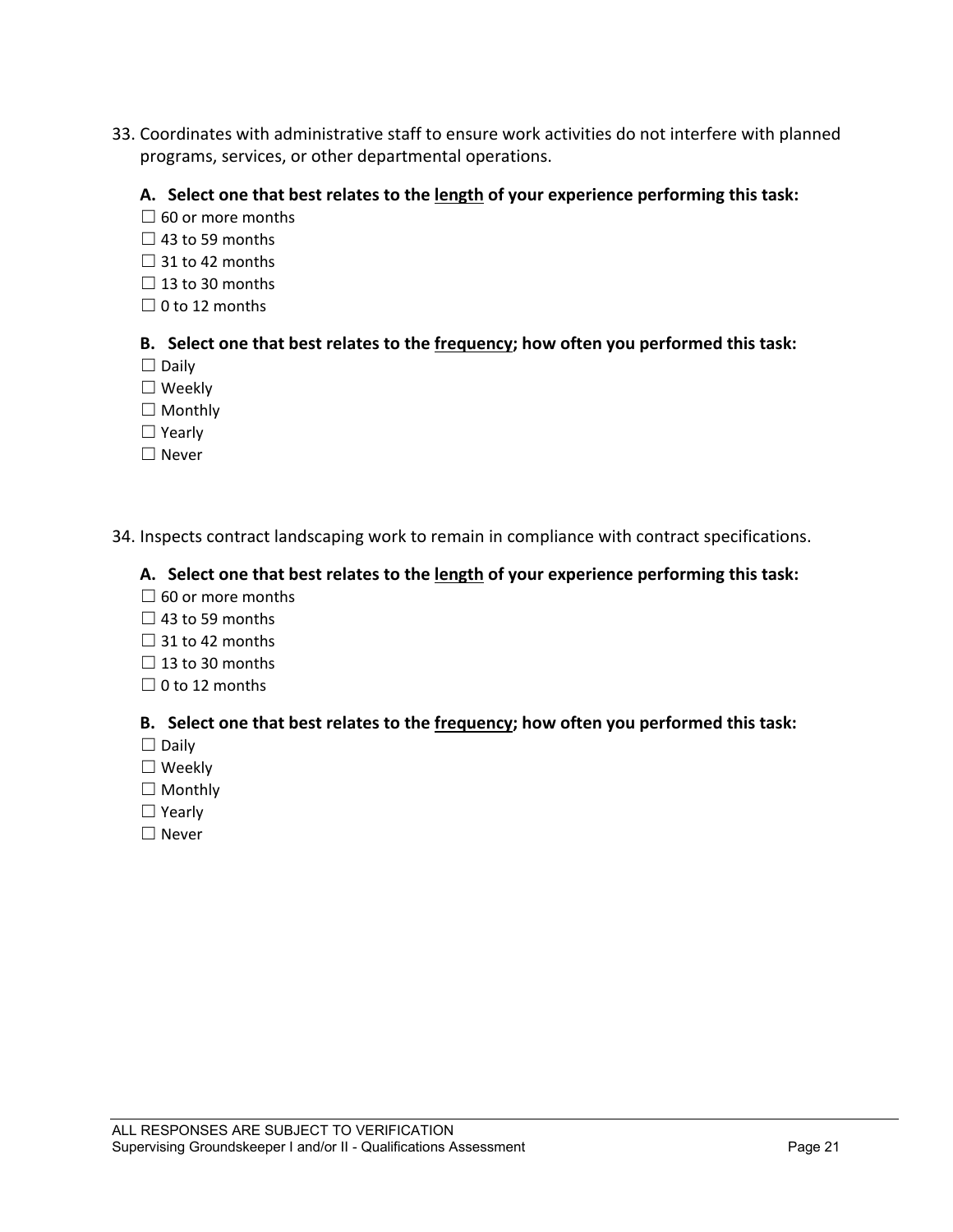35. Monitors all expenditures of allocations and assure compliance with all policies, rules, regulations, and in keeping within allocation limits.

#### **A. Select one that best relates to the length of your experience performing this task:**

- $\Box$  60 or more months
- $\Box$  43 to 59 months
- $\Box$  31 to 42 months
- $\Box$  13 to 30 months
- $\Box$  0 to 12 months

#### **B. Select one that best relates to the frequency; how often you performed this task:**

- ☐ Daily
- ☐ Weekly
- □ Monthly
- ☐ Yearly
- ☐ Never
- 36. Perform regular inspections of facility grounds, roads, walks, benches, irrigation systems, etc. in order to document condition and direct any necessary repairs.

#### **A. Select one that best relates to the length of your experience performing this task:**

- $\Box$  60 or more months
- $\Box$  43 to 59 months
- $\Box$  31 to 42 months
- $\Box$  13 to 30 months
- $\Box$  0 to 12 months

- ☐ Daily
- ☐ Weekly
- □ Monthly
- ☐ Yearly
- ☐ Never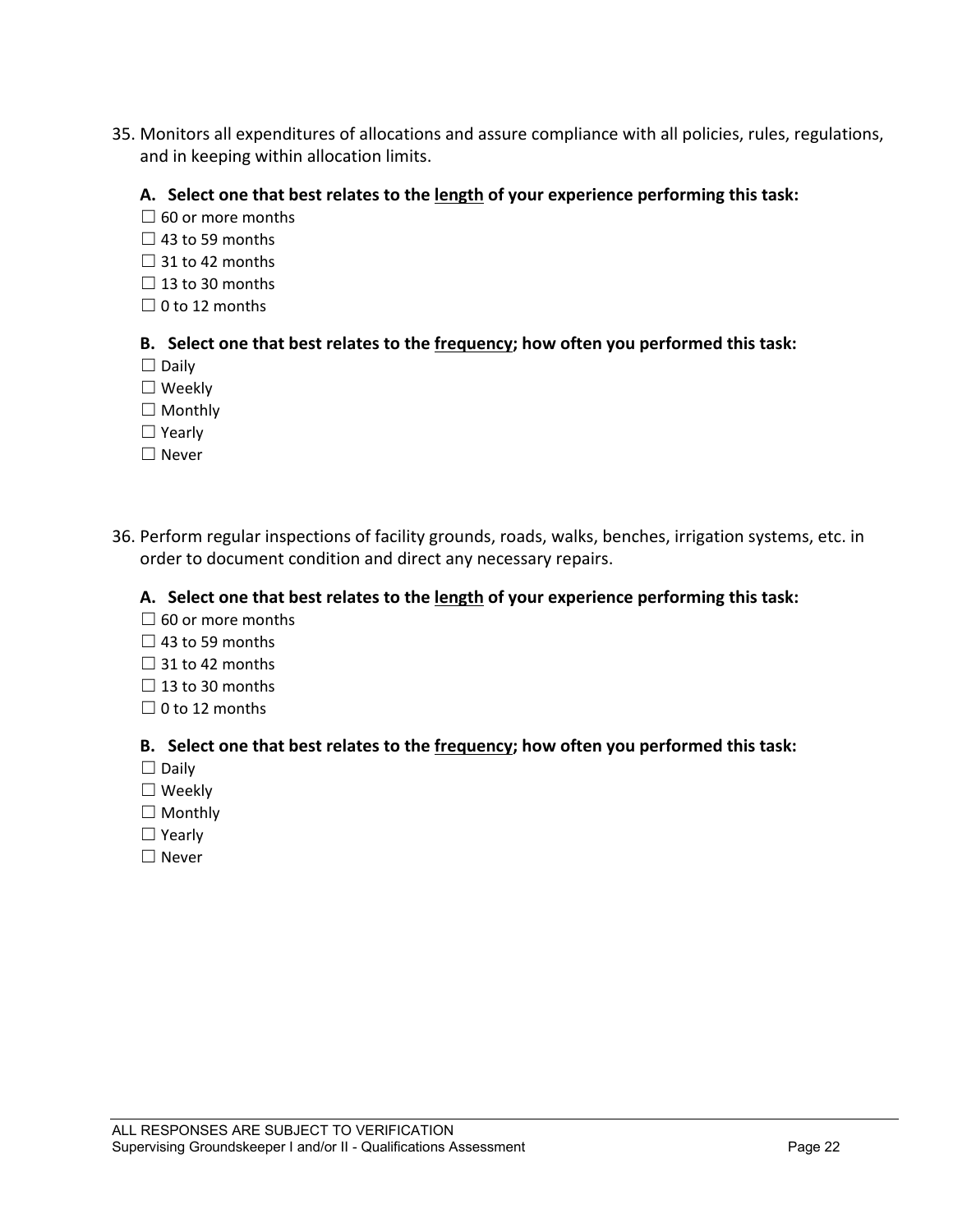37. Develop and implement a turf maintenance plan for the organization to include proper cutting techniques, amendments, irrigation, herbicides, and pesticides to ensure healthy turf, shrubs, and trees.

#### **A. Select one that best relates to the length of your experience performing this task:**

- $\Box$  60 or more months
- $\Box$  43 to 59 months
- $\Box$  31 to 42 months
- $\Box$  13 to 30 months
- $\Box$  0 to 12 months

#### **B. Select one that best relates to the frequency; how often you performed this task:**

- ☐ Daily
- ☐ Weekly
- □ Monthly
- ☐ Yearly
- ☐ Never

# **THIS CONCLUDES THE QUALIFICATIONS ASSESSMENT**

## **PLEASE COMPLETE AFFIRMATION STATEMENT ON THE NEXT PAGE**